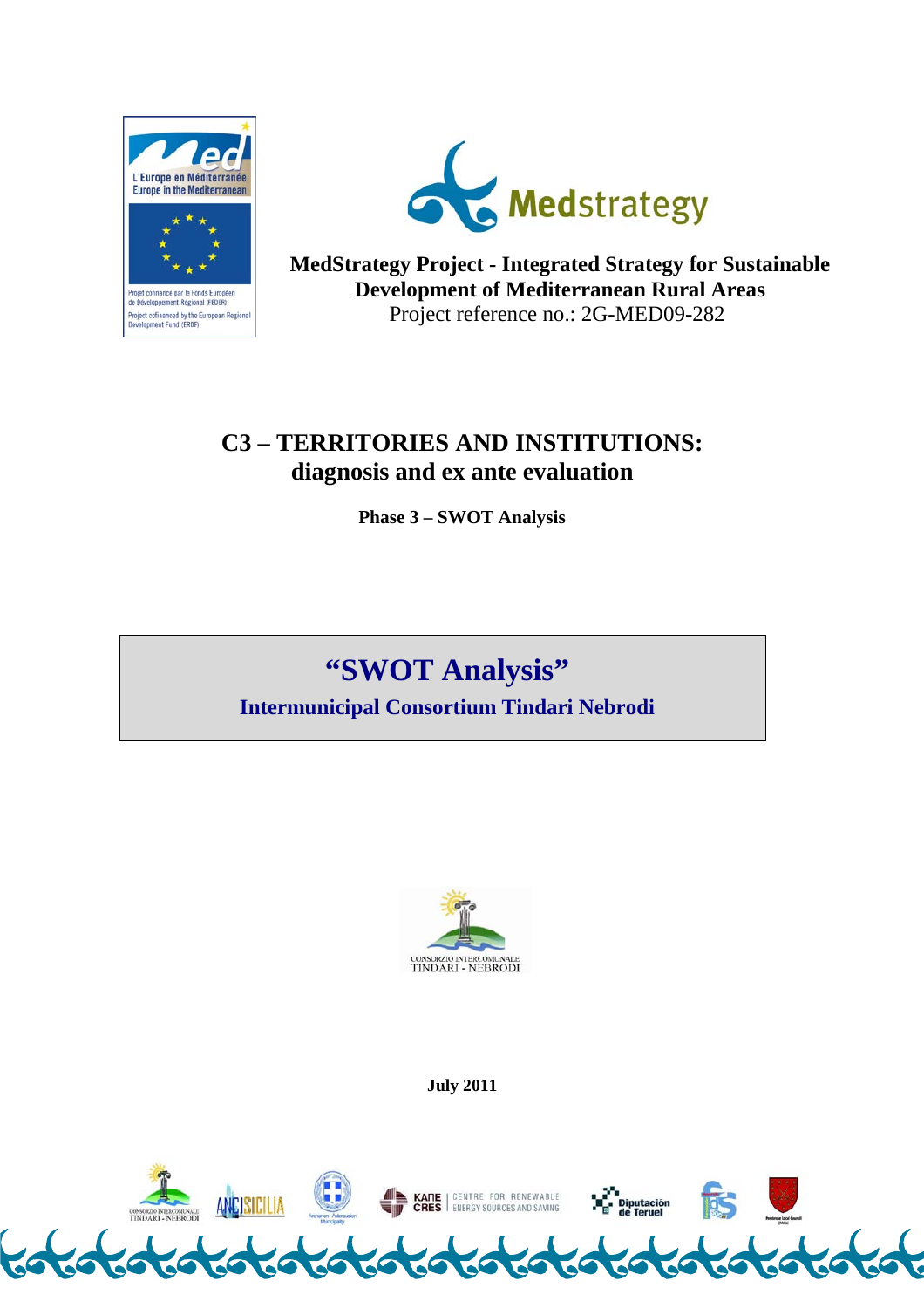# *INDICE*

| 1.3 Thematic area: System of environmental and historic-cultural resources9 |  |
|-----------------------------------------------------------------------------|--|
|                                                                             |  |
|                                                                             |  |
|                                                                             |  |
|                                                                             |  |
|                                                                             |  |

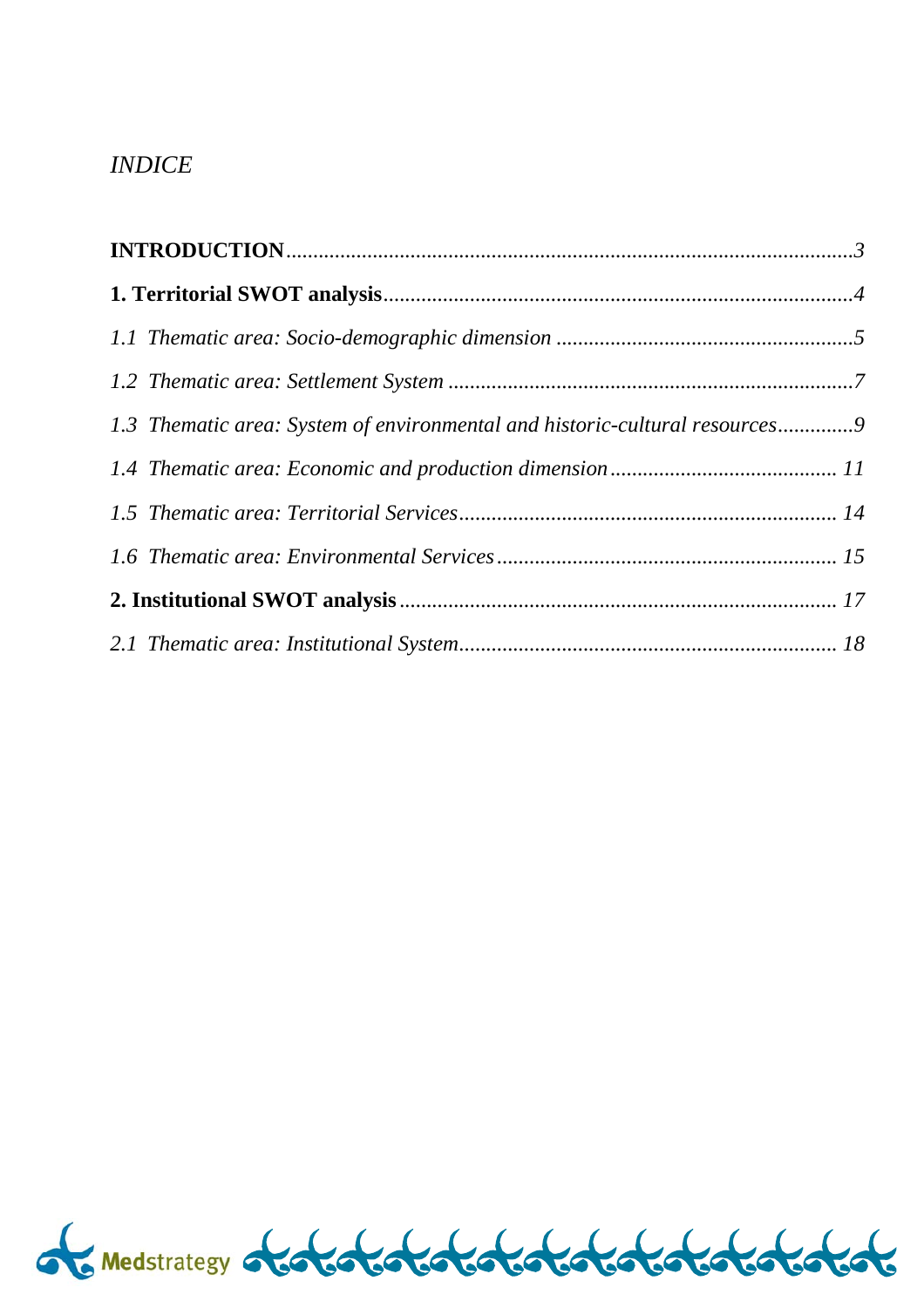### **INTRODUCTION**

The Partners, considering the results of the Framework Document, will develop an autoevaluation activity of their contexts through a "SWOT" methodology, aimed at singling out the factors encouraging or impeding the implementation of integrated development strategies. This phase, which schedules occasions of comparison about the different institutional assets and specific issues, will allow each local reality to compare the results and the goals achieved in the 4 studied areas.

The final report (Diagnostic Report, DR) will compare the territories' quality and the different governance systems. It will be drawn up on the basis of common criteria indicated by the Experts Board. The DR will be the reference document for the participation process.

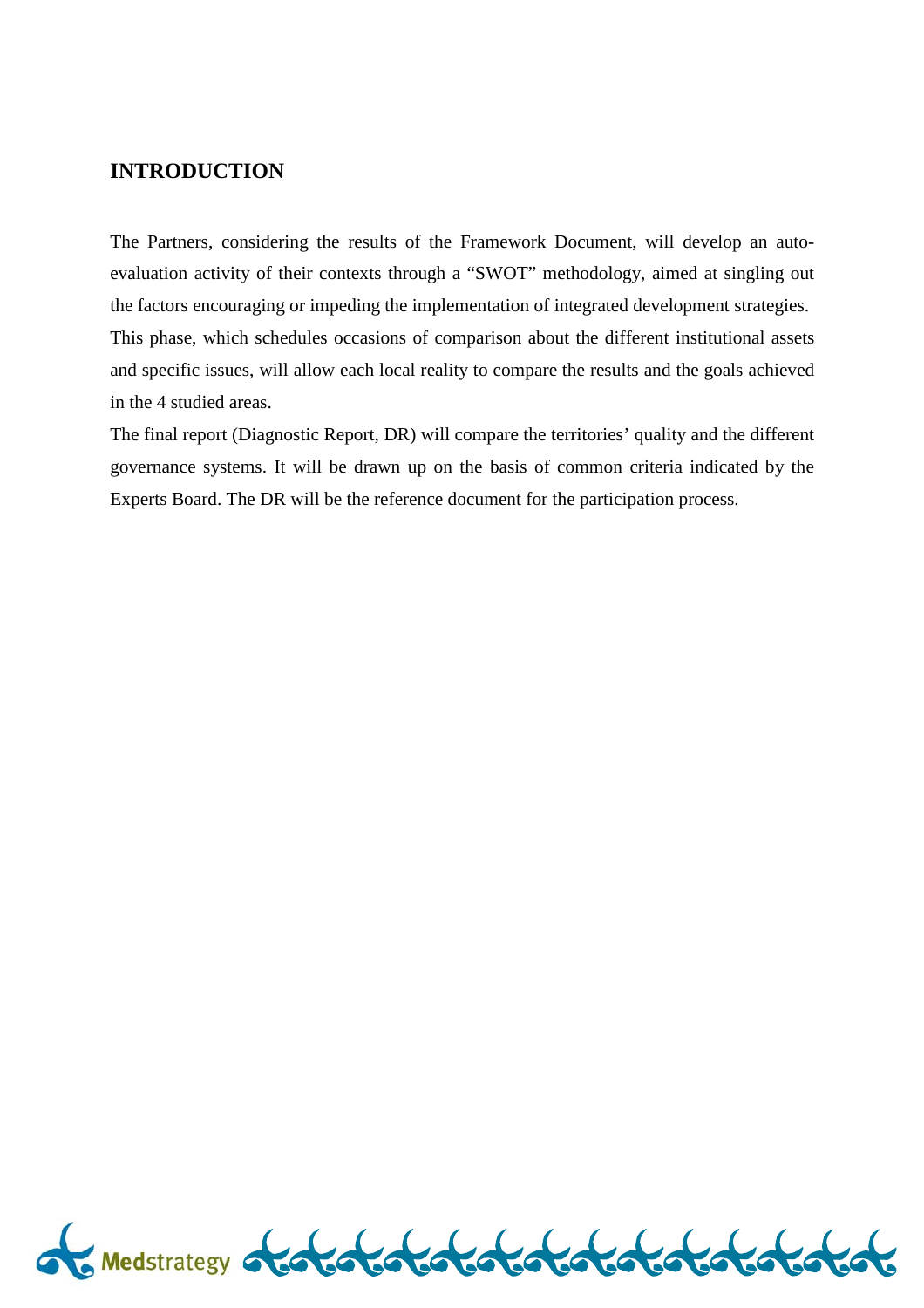### **1. Territorial SWOT analysis**

The "Territorial SWOT analysis" includes 6 thematic areas and 2-3 key indicators per thematic area, the following ones:

- a. socio-demographic dimension (aspects)
	- o population structure and evolution,
	- o education and life style,
	- o employment and Gross Domestic Product.
- b. settlement system
	- o urban growth,
	- o quality of urban areas,
	- o transport infrastructures.
- c. system of environmental and historic-cultural resources
	- o protected natural areas and other sites of natural interest,
	- o archaeology, architectural and historic-cultural heritage,
	- o environmental resources (air, water, soil).
- d. economic and production dimension (aspects)
	- o industrial and traditional craft activities,
	- o agriculture and zootechnical activities and fishing,
	- o tourism / tourist activities.
- e. territorial services,
	- o public transport,
	- o school, social welfare, cultural and sporting facilities,
- f. environmental services
	- o waste management,
	- o protection and management of water resources,
	- o energy production and distribution.

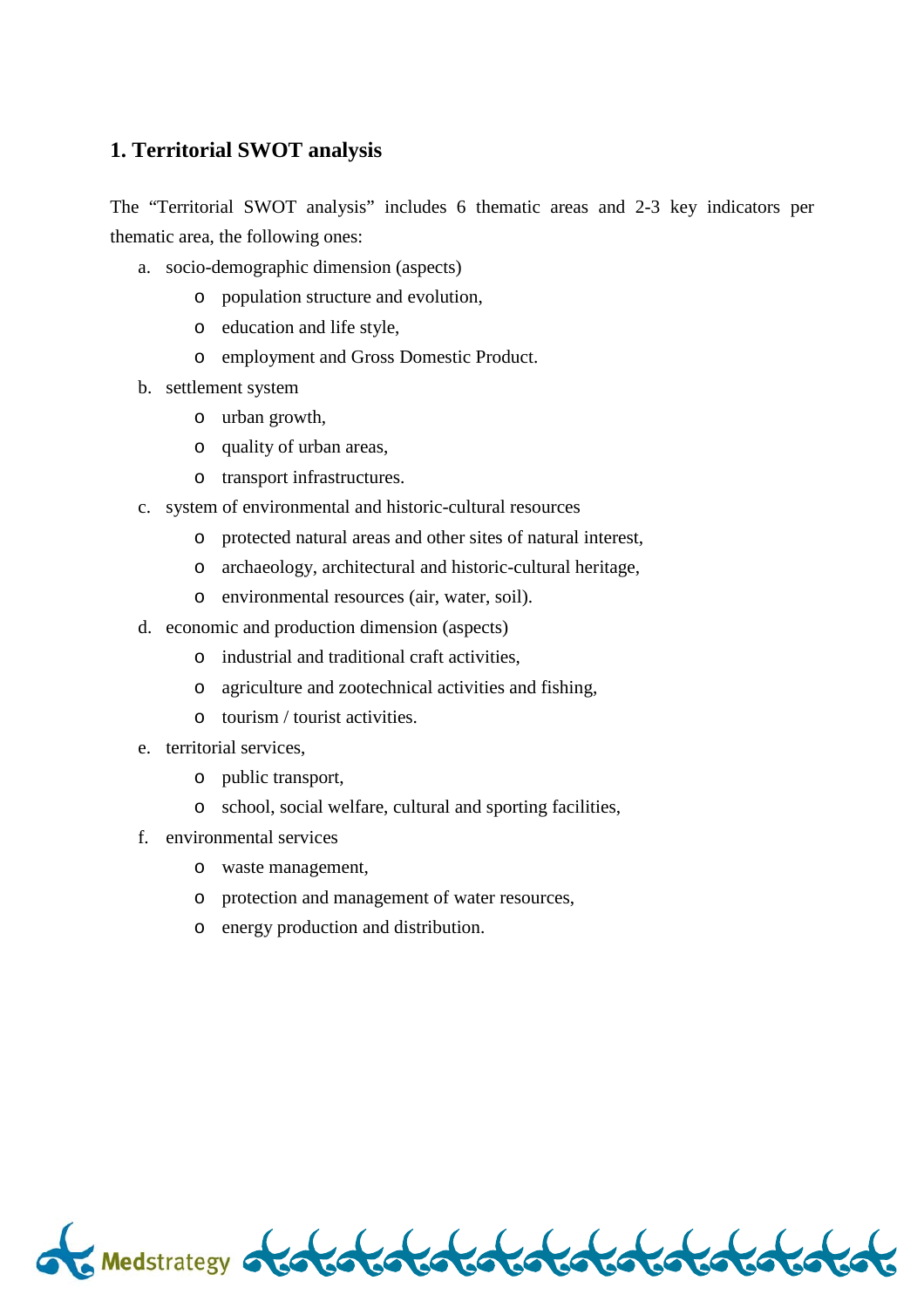# *1.1 Thematic area: Socio-demographic dimension*

|                                         | <b>STRENGTHS</b>                                                                                                                                                                                                                                                                                                                                                                                                                                                                                                                                                                                                                                                                                                                                                                           | <b>WEAKNESSES</b>                                                                                                                                                                                                                                                                                                                                                                                                                                                                                                                                                                                                                                                                                                                                                                                                                                       | <b>OPPORTUNITIES</b>                                                                                               | <b>THREATS</b>                                                                                                                                                                                                                     |
|-----------------------------------------|--------------------------------------------------------------------------------------------------------------------------------------------------------------------------------------------------------------------------------------------------------------------------------------------------------------------------------------------------------------------------------------------------------------------------------------------------------------------------------------------------------------------------------------------------------------------------------------------------------------------------------------------------------------------------------------------------------------------------------------------------------------------------------------------|---------------------------------------------------------------------------------------------------------------------------------------------------------------------------------------------------------------------------------------------------------------------------------------------------------------------------------------------------------------------------------------------------------------------------------------------------------------------------------------------------------------------------------------------------------------------------------------------------------------------------------------------------------------------------------------------------------------------------------------------------------------------------------------------------------------------------------------------------------|--------------------------------------------------------------------------------------------------------------------|------------------------------------------------------------------------------------------------------------------------------------------------------------------------------------------------------------------------------------|
| tion<br>$\overline{\mathbf{a}}$<br>opul | Significant growth (with increments ranging from<br>17% to 35%) of the resident population in the<br>coastal municipalities of Falcone, Oliveri, Gioiosa<br>Marea and Patti. In the same municipalities, the<br>old age ratio is significantly lower than the the old<br>age ratio related to the whole territory of the<br>Consortium.<br>In the territory of the Consortium the population<br>density is lower (115 inhabitants/km2) than that<br>Province of<br>Messina (201<br>$\sin$<br>recorded<br>inhabitants/km2), in Region of Sicily (196<br>inhabitants/ km2) and at national level (200<br>inhabitants/km2). In inland municipalities of<br>Basicò, Montalbano Elicona, Floresta, Raccuja<br>and Ucria, the population density is even<br>below/under 50 inhabitants/ $km^2$ . | In the territory of the Consortium there is a<br>significant decrease $(-13.5%)$ of the resident<br>population. In the inland municipalities of<br>Basicò, Montalbano Elicona, Floresta, Raccuja<br>and Ucria the resident population shows a<br>significant decrease, even exceeding 40%.<br>In the coastal municipalities of Falcone, Oliveri,<br>Gioiosa Marea and Patti the population density<br>shows high values (from 210 to 313 inhabitants/<br>$km2$ ) in relation to the national average.<br>The composition of the resident population in the<br>territory of the Consortium is characterized by a<br>significant number of individuals aged over 45<br>years (46%) compared to individuals aged under<br>24 years (26%).<br>Progressive ageing of the resident population and<br>consequently high old age ratio and dependency<br>ratio. | Attractiveness<br>the<br>capacity of<br>coastal<br>municipalities of Falcone, Oliveri, Gioiosa<br>Marea and Patti. | Progressive ageing of the resident population<br>with increase of old age ratio and dependency<br>ratio.<br>The limited job opportunities for young people<br>could increase further the depopulation process<br>already in place. |

Medstrategy & totototototototo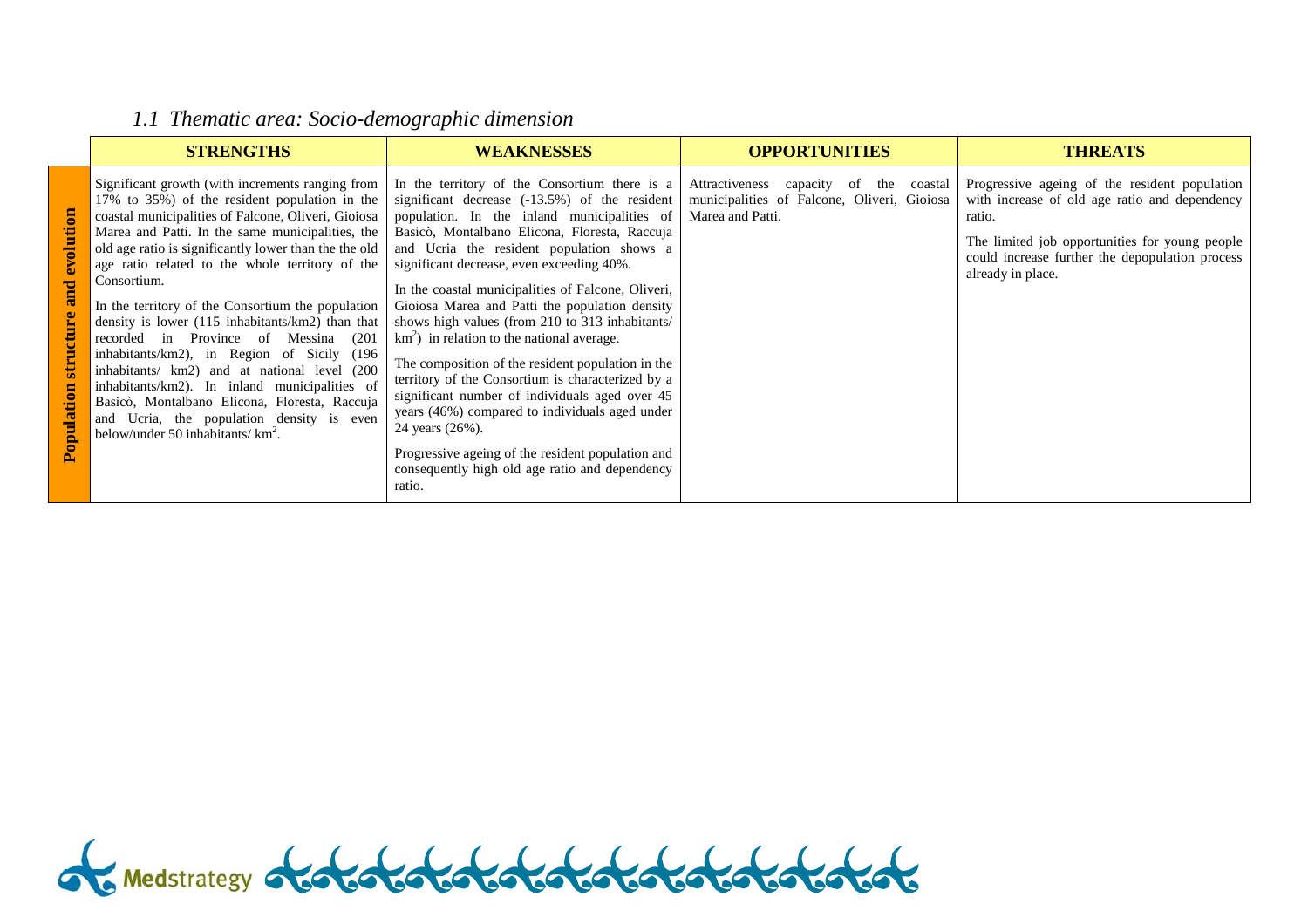| <b>Education and life style</b>                          | In the inland areas of the territory of the<br>Consortium, the consumption of environmental<br>resources is significantly lower than that one<br>recorded at national level.                                                                                                                                                                                                                                                                                                       | Low level of education and schooling of the<br>resident population in relation to the national<br>average. High rate of school drop out.<br>Significant increase $(+9.6\%)$ in the number of<br>vehicles and in the motorization rate<br>Environmental quality of road vehicles inferior<br>to that recorded in the national territory.<br>Lack (absence) of information and sensitivity<br>toward the issues of sustainable development and<br>sustainable tourism. | Presence of training centers that can favour<br>the increase of education levels and<br>professional qualification.                                                                                                                                                                                                                                                                                                                                                                             | Absence of awareness campaigns aimed at<br>promoting the reduction of consumption.<br>Increase of the demand for private mobility and<br>of air pollution and the construction of new<br>infrastructure that generates phenomena of<br>fragmentation.<br>Absence of awareness campaigns on the quality<br>of life.<br>Absence of specific measures aimed at reducing<br>private mobility.<br>Absence of policies and measures aimed at<br>encouraging the diffusion of low environmental<br>impact vehicles and in particular at enhancing<br>the environmental quality of public road vehicle<br>fleet.<br>Weak connection between the system of training<br>and the needs of the labour market and the<br>economy. |
|----------------------------------------------------------|------------------------------------------------------------------------------------------------------------------------------------------------------------------------------------------------------------------------------------------------------------------------------------------------------------------------------------------------------------------------------------------------------------------------------------------------------------------------------------|----------------------------------------------------------------------------------------------------------------------------------------------------------------------------------------------------------------------------------------------------------------------------------------------------------------------------------------------------------------------------------------------------------------------------------------------------------------------|-------------------------------------------------------------------------------------------------------------------------------------------------------------------------------------------------------------------------------------------------------------------------------------------------------------------------------------------------------------------------------------------------------------------------------------------------------------------------------------------------|----------------------------------------------------------------------------------------------------------------------------------------------------------------------------------------------------------------------------------------------------------------------------------------------------------------------------------------------------------------------------------------------------------------------------------------------------------------------------------------------------------------------------------------------------------------------------------------------------------------------------------------------------------------------------------------------------------------------|
| <b>Gross Domestic Product</b><br><b>Employment &amp;</b> | Significant presence of environmental and<br>historical and cultural resources that, if properly<br>exploited, can be an important opportunity for the<br>development of new activities, source of income<br>and employment.<br>Considerable number of small businesses and<br>activities (<4 employees) related to<br>the<br>enhancement of local products.<br>Widespread presence of accommodation facilities<br>and catering services, especially in the coastal<br>localities. | High rate of unemployment in relation to the<br>national average.<br>Limited availability of job mobility.<br>Vocational training system poorly connected<br>with the productive world/system.<br>Significant presence of underemployment,<br>undeclared work and precarious youth.                                                                                                                                                                                  | New opportunities arising from the growth in<br>the activities related to organic farming and to<br>valorisation of local productions.<br>New opportunities arising from the increasing<br>interest in cultural, rural, natural and<br>gastronomic tourism.<br>The recent establishment of the Tourist<br>District "Thyrrenium Tyndaris - Parco Dei<br>Miti" is an opportunity for the development of<br>an integrated and quality tourist offer that can<br>favour the increase in employment. | Total absence of development of small and<br>medium enterprises.<br>Insufficient entrepreneurial dynamism.<br>Development of business affected by the<br>presence of illegal activities (Mafia).<br>Weak capacity to promote the local products.<br>Weak forms of collaboration between<br>companies, institutions and local actors for the<br>socio-economic development.                                                                                                                                                                                                                                                                                                                                           |

of Medstrategy of otototototototototototototototo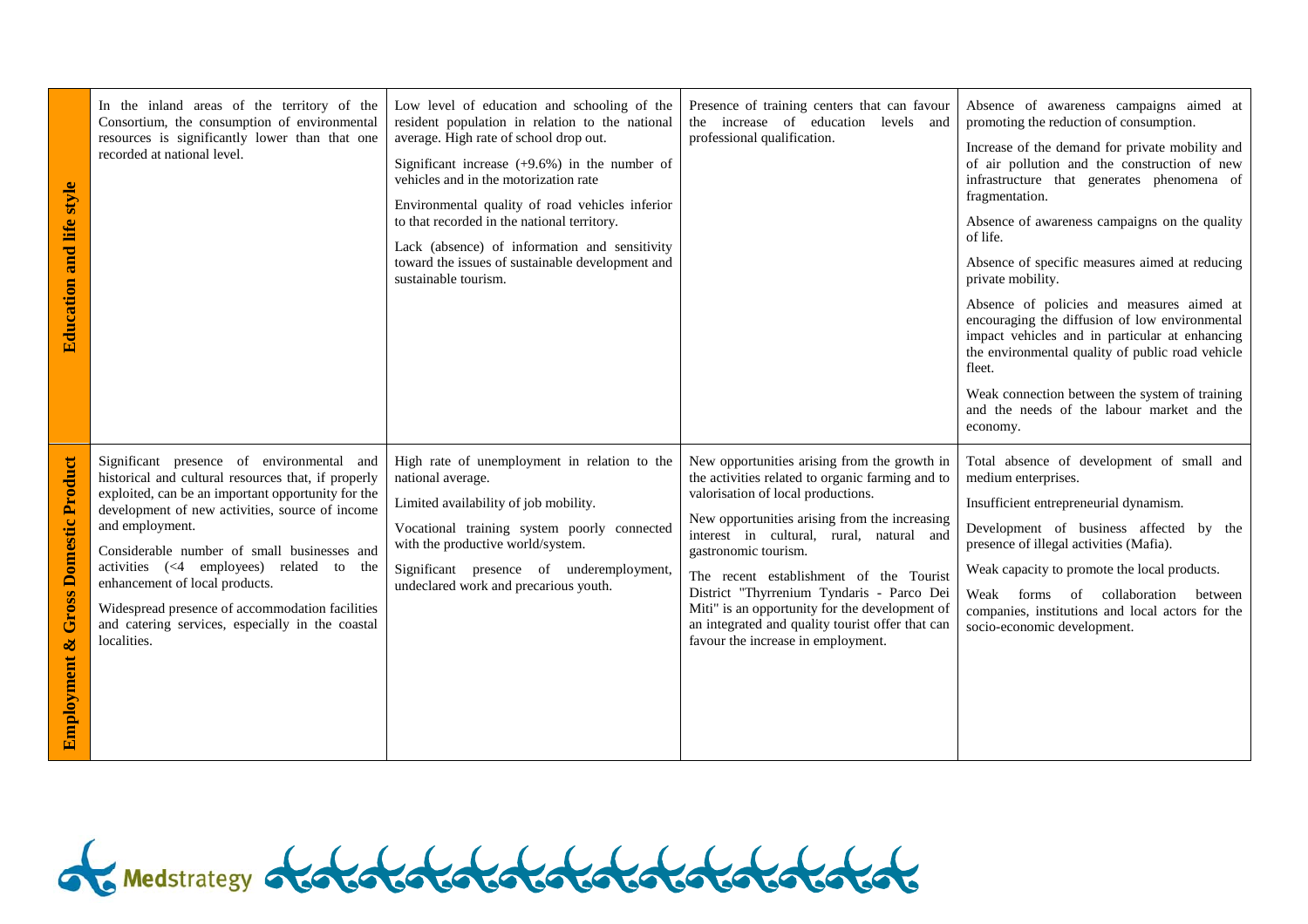# *1.2 Thematic area: Settlement System*

|                           | <b>STRENGTHS</b>                                                                                                                                                                                                                                                                                                                                                                                     | <b>WEAKNESSES</b>                                                                                                                                                                                                                                                                                                                                                                                                                                                    | <b>OPPORTUNITIES</b>                                                                                                                                                                                                                                                                                                                                                                                                                                                                                                                                                   | <b>THREATS</b>                                                                                                                                                                                                                                                                                                                                                                                                             |
|---------------------------|------------------------------------------------------------------------------------------------------------------------------------------------------------------------------------------------------------------------------------------------------------------------------------------------------------------------------------------------------------------------------------------------------|----------------------------------------------------------------------------------------------------------------------------------------------------------------------------------------------------------------------------------------------------------------------------------------------------------------------------------------------------------------------------------------------------------------------------------------------------------------------|------------------------------------------------------------------------------------------------------------------------------------------------------------------------------------------------------------------------------------------------------------------------------------------------------------------------------------------------------------------------------------------------------------------------------------------------------------------------------------------------------------------------------------------------------------------------|----------------------------------------------------------------------------------------------------------------------------------------------------------------------------------------------------------------------------------------------------------------------------------------------------------------------------------------------------------------------------------------------------------------------------|
| growth<br>Urban           | Contained presence of urbanized areas in relation to<br>the total territorial surface in the inland areas of the<br>Consortium Tindari Nebrodi.                                                                                                                                                                                                                                                      | Significant presence of urbanized areas<br>in relation to the total territorial surface<br>in the coastal municipalities of Falcone<br>(10%), Oliveri (9%), Gioiosa Marea<br>$(6.5\%)$ and Patti $(5.9\%).$<br>Significant increase in the number of<br>dwelling units $(+62%)$ in relation to the<br>resident population that shows a decrease<br>of $-10\%$ .<br>High percentage of vacant (not used, not<br>inhabited) dwelling units in the historic<br>centers. | The significant presence of protected and<br>constrained areas will favour the implementation of<br>policies aimed at urban and territorial development<br>compatible with respect for the natural environment<br>and rural landscape.<br>The forecasts of the Urban Plans current in force<br>aimed at the satisfaction of housing needs through<br>the recovery of the existing housing stock.<br>The recovery of the vacant (not used, not inhabited)<br>dwelling units in the historic centers, can favour the<br>innovate and qualification of the tourist offer. | More than half of the Consortium Tindari-<br>Nebrodi municipalities hasn't started the<br>process of updating of the urban plans.<br>Absence of policies aimed at the recovery<br>and restructuring of existing housing stock.<br>of specific initiatives<br>Absence<br>and<br>interventions aimed at improving the energy<br>efficiency of public and private buildings and<br>consequently to reduce energy consumption. |
| areas<br>Quality of urban | High quality of the cultural and historic built<br>heritage.<br>According to the "Regional Coordination Plan for<br>the Protection of the Environment Air Quality", the<br>territory of the Consortium lies entirely in areas<br>where levels of pollutants are below the limit value.<br>The historic center of Montalbano Elicona, recently<br>redevelopment, is a pole of attraction for tourism. | services<br>Green<br>and<br>urban<br>areas<br>undersized in relation to the needs of the<br>resident population and to the tourist<br>potential of the territory.<br>Absence of Restricted Traffic Zones<br>(RTZ), pedestrian areas and cycling<br>paths.<br>Absence of air quality monitoring sites.                                                                                                                                                                | The Region of Sicily started a project aimed at<br>strengthening and reorganization the air quality<br>monitoring network.<br>The strategic planning tools are an opportunity to<br>favour the increase and improvement of the quality<br>of urban services.                                                                                                                                                                                                                                                                                                           | Absence of policies and initiatives aimed at<br>strengthening and enhancing the urban green<br>areas and services.<br>Absence of policies and specific tools aimed<br>at the mobility management (such as Urban<br>Mobility Plan, Urban Traffic Plan), at the<br>improvement of urban public transport and at<br>the promotion of innovative modes of<br>transport.                                                        |

Medstrategy of or totototototototo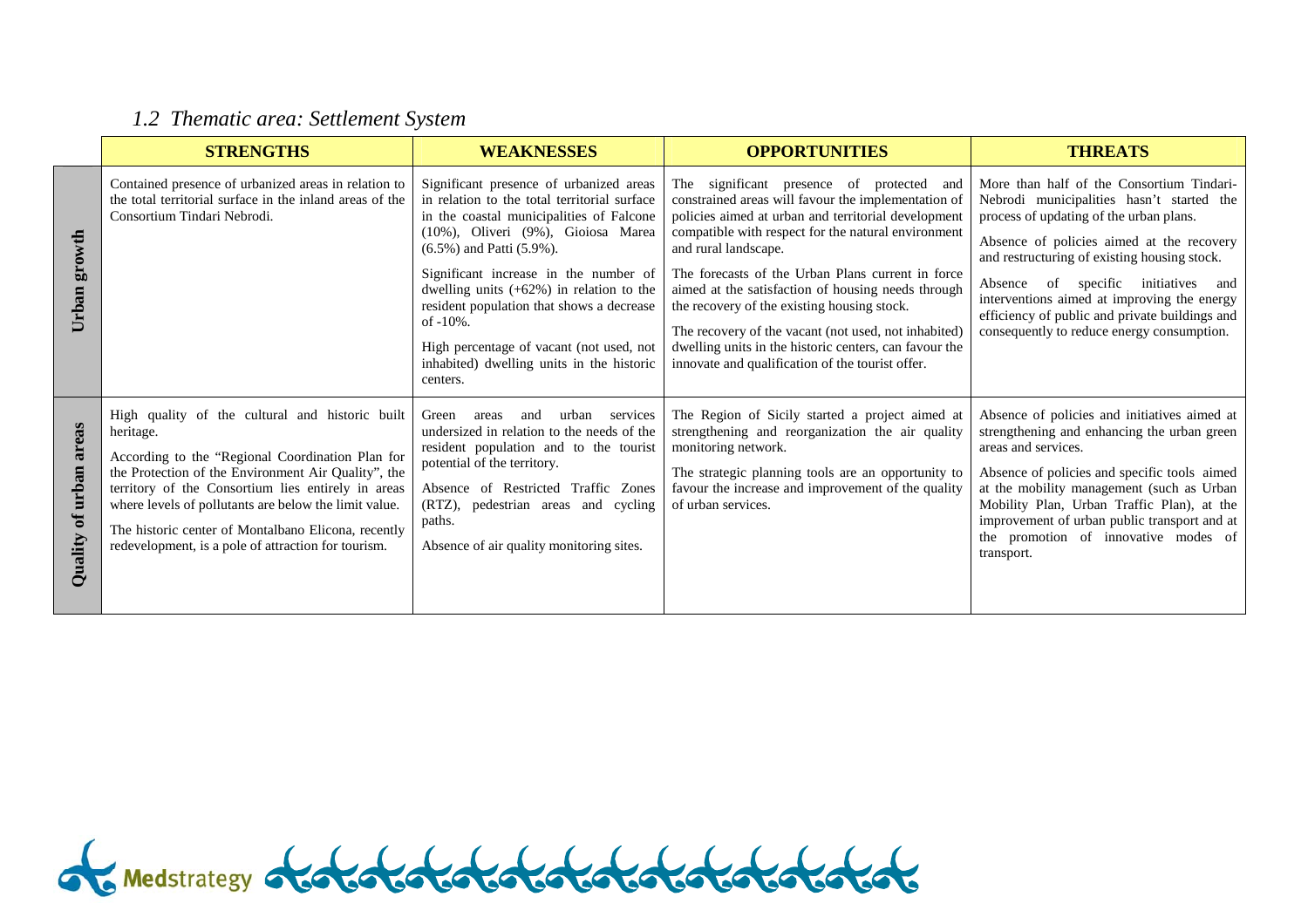| rastructures<br><b>Transport</b> | The connection between the municipalities of the<br>Consortium Tindari - Nebrodi and the main urban<br>centers of Sicily is guaranteed by the highway A20<br>Palermo-Messina, A19 Palermo-Catania and A18<br>Messina-Catania, by the state roads SS113, SS116<br>and SS185 and by a dense network of secondary<br>roads.<br>The coastal municipalities of Falcone, Gioiosa<br>Marea, Patti and Oliveri are the only ones of the<br>Consortium, crossed and served by the railway.<br>Good accessibility to the ports of national interest<br>(Messina, Milazzo)<br>Good accessibility to the airports of national major<br>traffic. (Palermo, Catania)<br>Proximity to the Milazzo's port, node of the<br>connection between Sicily and the Aeolian Islands. | The secondary roads appear inadequate<br>to link the inland areas with the coastal<br>areas and to connect the primary roads<br>with the interchange nodes modal of<br>roads and rail.<br>Presence of road infrastructures subject<br>to natural events such as landslides and<br>geological instability.<br>The railway network doesn't represent an<br>alternative to road transport. | The completion of the highway A20 Messina-<br>Palermo and the construction of the highway<br>Siracusa-Gela and Catania-Siracusa will contribute<br>to improve the links / communications between the<br>main centers in the Region of Sicily.<br>The program of the Italian Railways related to the<br>doubling of railway track along the lines Messina -<br>Catania and Messina - Palermo, may offer new<br>alternative opportunities to the road transport.<br>The "Transportation plan" of the Sicilian region<br>provides for greater ease of connection with the<br>inner areas and with the smaller islands. | Reduction of public investment in primary<br>infrastructure due to the processes of<br>containment of the public spending. |
|----------------------------------|--------------------------------------------------------------------------------------------------------------------------------------------------------------------------------------------------------------------------------------------------------------------------------------------------------------------------------------------------------------------------------------------------------------------------------------------------------------------------------------------------------------------------------------------------------------------------------------------------------------------------------------------------------------------------------------------------------------------------------------------------------------|-----------------------------------------------------------------------------------------------------------------------------------------------------------------------------------------------------------------------------------------------------------------------------------------------------------------------------------------------------------------------------------------|---------------------------------------------------------------------------------------------------------------------------------------------------------------------------------------------------------------------------------------------------------------------------------------------------------------------------------------------------------------------------------------------------------------------------------------------------------------------------------------------------------------------------------------------------------------------------------------------------------------------|----------------------------------------------------------------------------------------------------------------------------|
|----------------------------------|--------------------------------------------------------------------------------------------------------------------------------------------------------------------------------------------------------------------------------------------------------------------------------------------------------------------------------------------------------------------------------------------------------------------------------------------------------------------------------------------------------------------------------------------------------------------------------------------------------------------------------------------------------------------------------------------------------------------------------------------------------------|-----------------------------------------------------------------------------------------------------------------------------------------------------------------------------------------------------------------------------------------------------------------------------------------------------------------------------------------------------------------------------------------|---------------------------------------------------------------------------------------------------------------------------------------------------------------------------------------------------------------------------------------------------------------------------------------------------------------------------------------------------------------------------------------------------------------------------------------------------------------------------------------------------------------------------------------------------------------------------------------------------------------------|----------------------------------------------------------------------------------------------------------------------------|

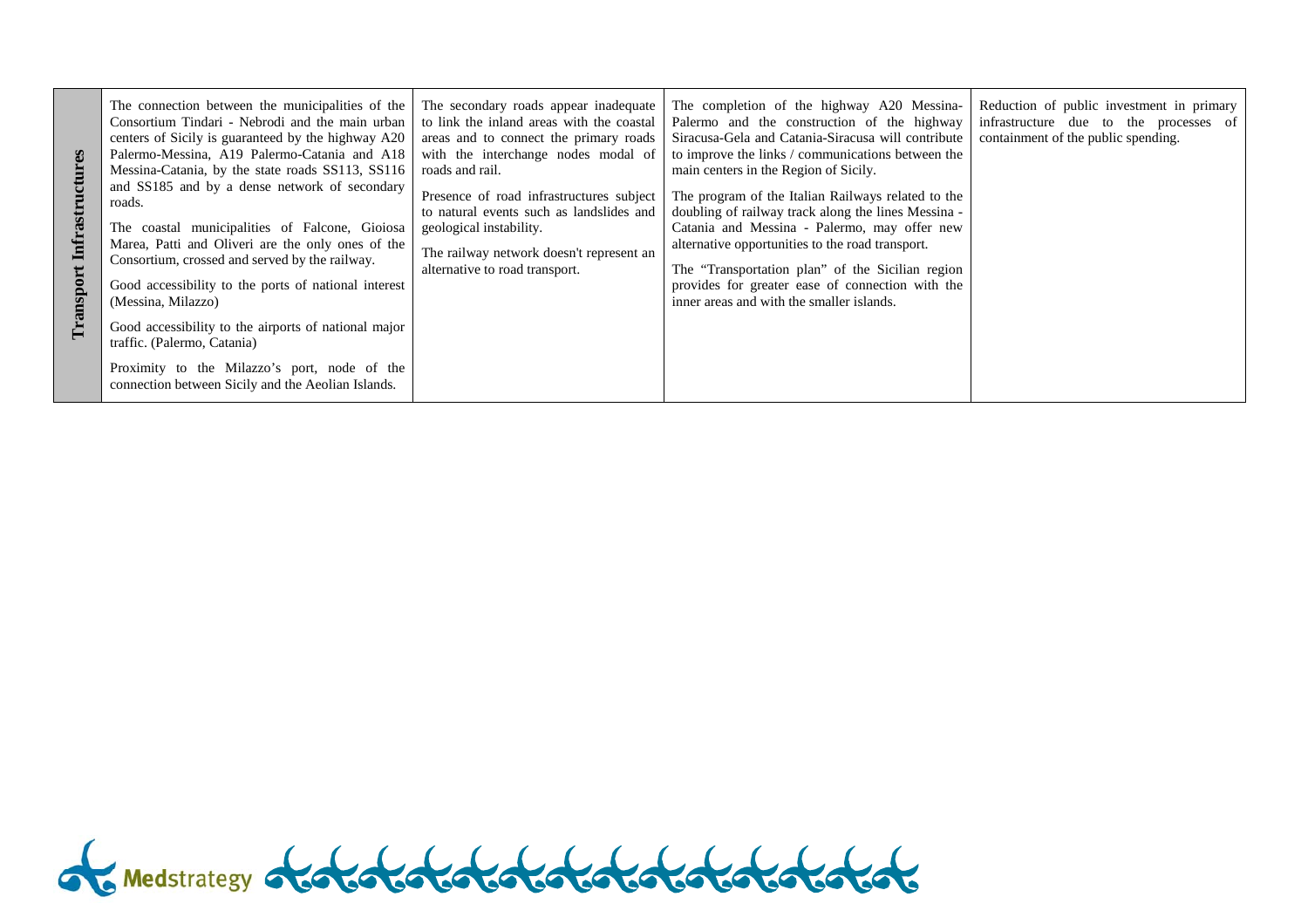#### **STRENGTHS WEAKNESSES OPPORTUNITIES THREATS** Presence of a significant number of protected leads.<br>
Nextral Reserves (R.N.O. Laghetti di innovative way the use and the valorisation of the summarized areas.<br>
Nextral Reserves (R.N.O. Laghetti di innovative way the use a Presence of a significant number of General state of deterioration of the historic The archaeological, architectural and Inadequate activities of protection, maintenance archaeological, architectural, historical and centers and of the historic built heritage in general, cultural heritage, is a strong element of and restoration of archaeological, architectural cultural resources, of great tourist attraction. not sufficiently emphasized and subject to a attractiveness potential of the territory. and cultural heritage. Absence of territorial Archaeological site of "Tyndaris" in process of abandonment. Archaeology, architectural and cultural heritage policies aimed at the synergetic enhancing of **Archaeology, architectural and cultural heritage** correspondence of Tindari's promontory The archaeological, architectural and these resources. (Municipality of Patti), which includes the ruins Presence of significant number of architectural, cultural heritage, if properly subject to of a settlement of the Hellenistic- Roman age, a historical and cultural resources that are in a state redevelopment and enhancement, could Progressive degradation of the historic centres basilica and a greek theater dating from the third of decay and neglect, not properly subject to represent an important opportunity for the due to the absence of interventions aimed at the fourth century B.C., which in summer is used for policies of protection and enhancement. development of new activities, source of protection and enhancement of the historic the performance of classical plays, concerts and income and employment. buildings. Inadequate knowledge and awareness of the value various kinds of performances. Within the and opportunities connected to the valorization of Inadequacy of funds (Underfunding) for the archaeological site, a museum collects historical, cultural and ethno-anthropological maintenance, restoration and enhancement of archeological finds of prehistoric, Greek and the cultural heritage. heritage. Roman age, of great archaeological interest and  $explanatory$  panels, floor plans and Absence of expertises specific in the management Lack of interventions aimed at enhancing and reconstructions that allow to retrace the history of of cultural heritage and of territorial resources. promoting the potentiality of historical, Tyndaris. architectural and cultural resources. Lack of services and facilities to support the Presence of the Sanctuary of Black Madonna of enjoyment of archaeological, historic and cultural Tindari, of national and international importance, resources. which attracts many faithful for the whole year. Absence of plans for the integrated management Presence of the ruins of a roman late imperial of environmental, historical and cultural resources. villa, in the municipality of Patti. The historic centers of the municipalities maintainthe original ancient and medieval structure. Widespread presence of historical paths crossing and linking the inland areas of the territory.

### *1.3 Thematic area: System of environmental and historic-cultural resources*

Medstrategy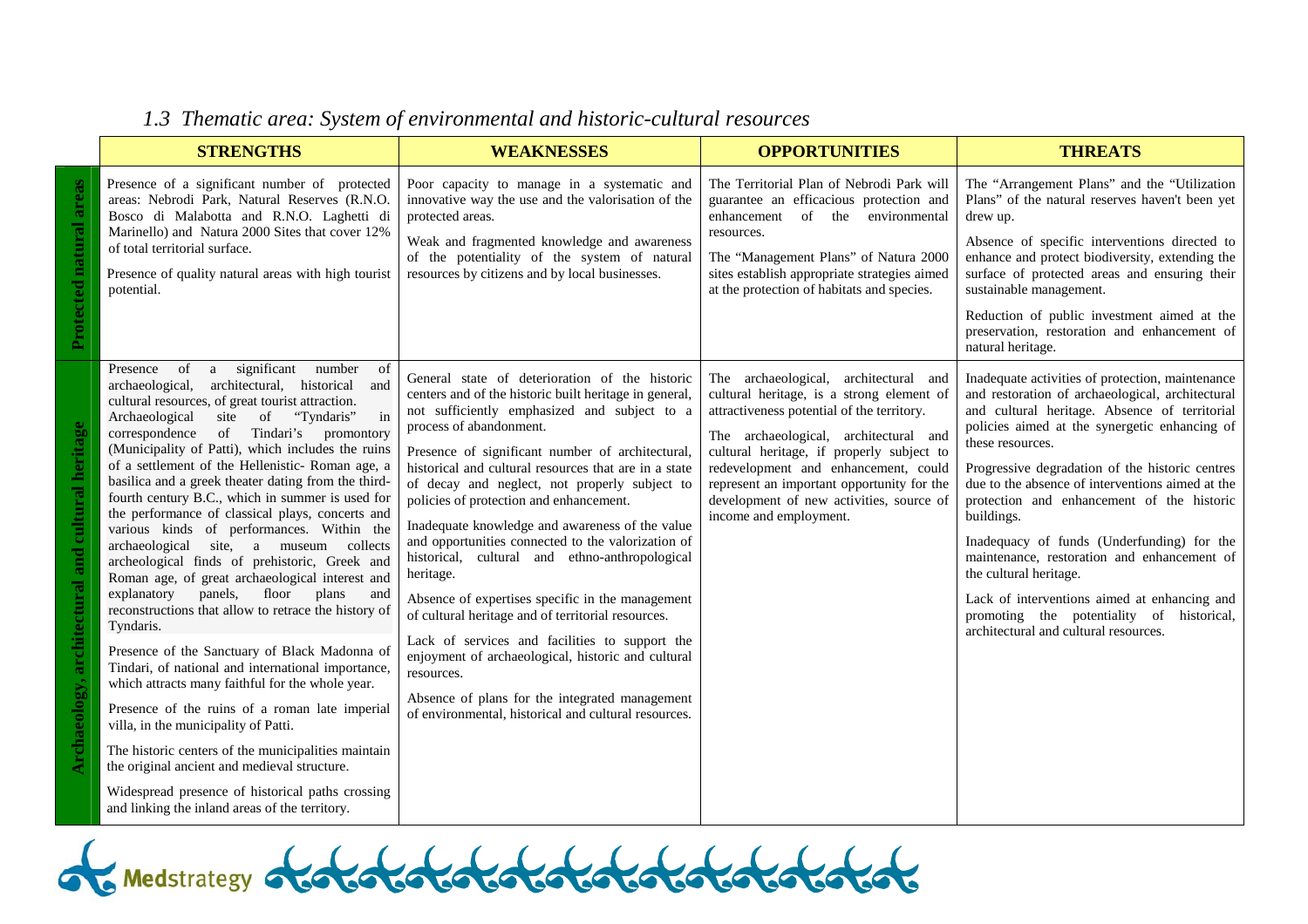| high<br>landscape<br>Agricultural<br>of<br>value<br>environmental and natural.<br>Significant presence of agricultural areas (49%)<br>and natural and semi-natural areas (46%).<br>Presence, in the municipality of Patti, of an area<br>of particular environmental interest subject to<br>constraint that includes the archaeological site of<br>Tindari and the Natural Reserve "Laghetti di<br>Marinello".<br>Presence of natural and semi-natural habitats with<br>high biodiversity. | Absence of awareness by citizens toward the<br>resources and the landscape<br>environmental<br>protection.<br>Lack of data and information aimed at describing<br>environmental<br>current state of<br>most<br>the<br>components and critical issues related to the<br>effects on the human health.<br>Lack of activities oriented toward families and<br>schools aimed at the information and awareness<br>on environmental heritage and landscape and on<br>the problems related to its conservation and<br>protection.<br>Lack of awareness and training of technicians,<br>administrators and economic operators on new<br>of<br>opportunities<br>innovation<br>related<br>to<br>environmental sustainability.<br>Unavailability and lack of systematization of the<br>environmental data and of the information<br>necessary for the creation of a database for all<br>agencies/organizations operating in the territory.<br>Absence of territorial and urban policies aimed at<br>protecting and preserving the landscape and the<br>environment. | Significant<br>high value<br>presence<br>-of<br>landscapes subject<br>environmental<br>to<br>protection.<br>The implementation of the forecasts<br>contained in the landscape and territorial<br>plans will ensure the protection of the<br>constrained<br>aimed<br>the<br>at<br>areas<br>of<br>landscape<br>conservation<br>and<br>-of<br>archaeological, historical and<br>cultural<br>heritage.<br>The national and European Union policies<br>the<br>oriented<br>to<br>preservation of<br>environment and of landscape and to the<br>promotion of sustainable development.<br>Development of new economic activities<br>as the rural and agro-industrial tourism as<br>a defence of territorial environmental<br>quality. | Absence of regulations and plans aimed at<br>ensuring the conservation and enhancement of<br>the natural resources and the respect of the<br>constraints arising from the implementation of<br>these tools.<br>Absence of measures aimed at the protection of<br>areas with high level of naturalness and<br>environmental value.<br>Reduction of the environment defence/ garrison<br>due to the progressive abandonment of<br>agricultural practices.<br>Progressive abandonment of agricultural areas<br>in the mountain areas could determine a<br>widespread environmental degradation (eg<br>hydrogeological instability)<br>Reduction<br>public<br>investment<br>in<br>1n<br>environmental issues due to the economic crisis<br>Increase "uncontrolled" of the human pressure<br>on the coasts and on the territories due to illegal<br>activities controlled by organized crime. |
|--------------------------------------------------------------------------------------------------------------------------------------------------------------------------------------------------------------------------------------------------------------------------------------------------------------------------------------------------------------------------------------------------------------------------------------------------------------------------------------------|---------------------------------------------------------------------------------------------------------------------------------------------------------------------------------------------------------------------------------------------------------------------------------------------------------------------------------------------------------------------------------------------------------------------------------------------------------------------------------------------------------------------------------------------------------------------------------------------------------------------------------------------------------------------------------------------------------------------------------------------------------------------------------------------------------------------------------------------------------------------------------------------------------------------------------------------------------------------------------------------------------------------------------------------------------|-------------------------------------------------------------------------------------------------------------------------------------------------------------------------------------------------------------------------------------------------------------------------------------------------------------------------------------------------------------------------------------------------------------------------------------------------------------------------------------------------------------------------------------------------------------------------------------------------------------------------------------------------------------------------------------------------------------------------------|------------------------------------------------------------------------------------------------------------------------------------------------------------------------------------------------------------------------------------------------------------------------------------------------------------------------------------------------------------------------------------------------------------------------------------------------------------------------------------------------------------------------------------------------------------------------------------------------------------------------------------------------------------------------------------------------------------------------------------------------------------------------------------------------------------------------------------------------------------------------------------------|
|--------------------------------------------------------------------------------------------------------------------------------------------------------------------------------------------------------------------------------------------------------------------------------------------------------------------------------------------------------------------------------------------------------------------------------------------------------------------------------------------|---------------------------------------------------------------------------------------------------------------------------------------------------------------------------------------------------------------------------------------------------------------------------------------------------------------------------------------------------------------------------------------------------------------------------------------------------------------------------------------------------------------------------------------------------------------------------------------------------------------------------------------------------------------------------------------------------------------------------------------------------------------------------------------------------------------------------------------------------------------------------------------------------------------------------------------------------------------------------------------------------------------------------------------------------------|-------------------------------------------------------------------------------------------------------------------------------------------------------------------------------------------------------------------------------------------------------------------------------------------------------------------------------------------------------------------------------------------------------------------------------------------------------------------------------------------------------------------------------------------------------------------------------------------------------------------------------------------------------------------------------------------------------------------------------|------------------------------------------------------------------------------------------------------------------------------------------------------------------------------------------------------------------------------------------------------------------------------------------------------------------------------------------------------------------------------------------------------------------------------------------------------------------------------------------------------------------------------------------------------------------------------------------------------------------------------------------------------------------------------------------------------------------------------------------------------------------------------------------------------------------------------------------------------------------------------------------|

of Medstrategy of otototototototototototototototo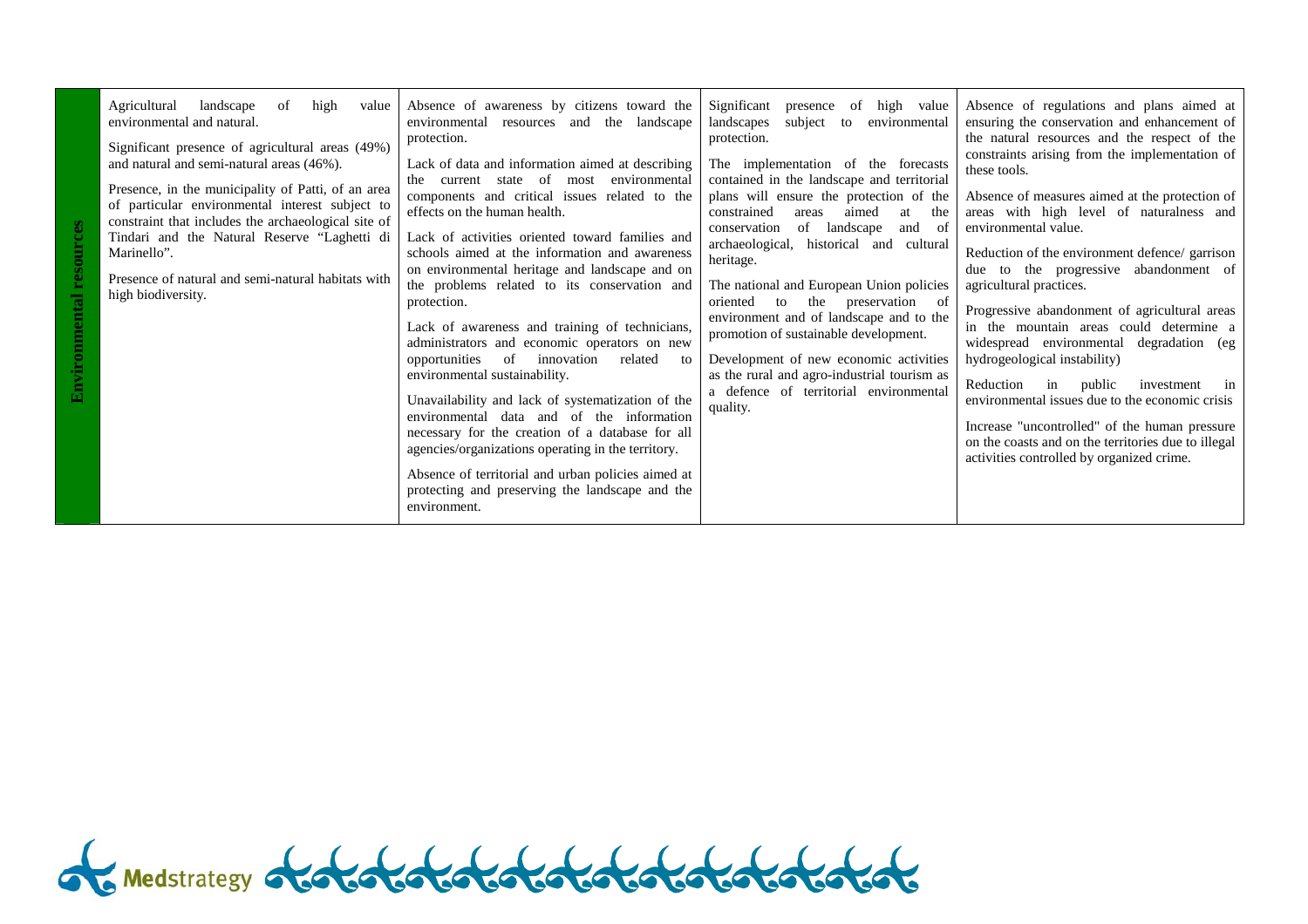# *1.4 Thematic area: Economic and production dimension*

|                                                         | <b>STRENGTHS</b>                                                                                                                                                                                                                                                                                                                                                                                                            | <b>WEAKNESSES</b>                                                                                                                                                                                                                                                                                                                                                                                                                                                                                                                                                                                | <b>OPPORTUNITIES</b>                                                                                                                                           | THREATS                                                                                                                                                                                                                                                                                                                                                                                                                                                                                                                                                                                                                                                                                           |
|---------------------------------------------------------|-----------------------------------------------------------------------------------------------------------------------------------------------------------------------------------------------------------------------------------------------------------------------------------------------------------------------------------------------------------------------------------------------------------------------------|--------------------------------------------------------------------------------------------------------------------------------------------------------------------------------------------------------------------------------------------------------------------------------------------------------------------------------------------------------------------------------------------------------------------------------------------------------------------------------------------------------------------------------------------------------------------------------------------------|----------------------------------------------------------------------------------------------------------------------------------------------------------------|---------------------------------------------------------------------------------------------------------------------------------------------------------------------------------------------------------------------------------------------------------------------------------------------------------------------------------------------------------------------------------------------------------------------------------------------------------------------------------------------------------------------------------------------------------------------------------------------------------------------------------------------------------------------------------------------------|
| activities<br>craft<br>traditional<br>and<br>Industrial | Tendential increase in the number of Local<br>Units and employees in the "Industry" sector<br>and in the "Trade and Services" sector.<br>Presence, although limited and not yet<br>widespread, of enterprises that adopted<br>Environmental Management System.<br>Absence of industrial activities and plants at<br>major accident risks.<br>Widespread presence of small handcraft<br>activities and of local productions. | Infrastructural facilities and services undersized or<br>inadequate to the needs of enterprises.<br>Lack of integration of spinneret and strong presence<br>of isolated enterprises particularly in the agricultural<br>sector.<br>Low commercial enhancement of local productions.<br>Weak diffusion of technology and innovation in the<br>enterprise system.<br>Absence of coordination and cooperation between<br>local administration and production system.<br>Small size and fragility of a large part of<br>manufacturing activities and low propensity toward<br>associative behaviour. | Enhancement and strengthening of the<br>production and marketing of the local<br>products<br>Strengthening and enhancement of<br>local traditional handicraft. | Absence of local and regional policies that<br>encourage the diversification of productive<br>activities as from the enhancement capacity of<br>territorial resources.<br>Absence of policies and incentives aimed at<br>favouring a wider diffusion of environmental<br>management systems within the enterprises and<br>the public administrations.<br>Phenomena of globalization, which might<br>marginalize some local manufacturing activities.<br>Unfavourable trend in the marketing of<br>traditional products.<br>Absence of initiatives aimed at implementing<br>conditions of particular advantage for the<br>establishment of innovative activities with low<br>environmental impact. |

Medstrategy 236 totototototototo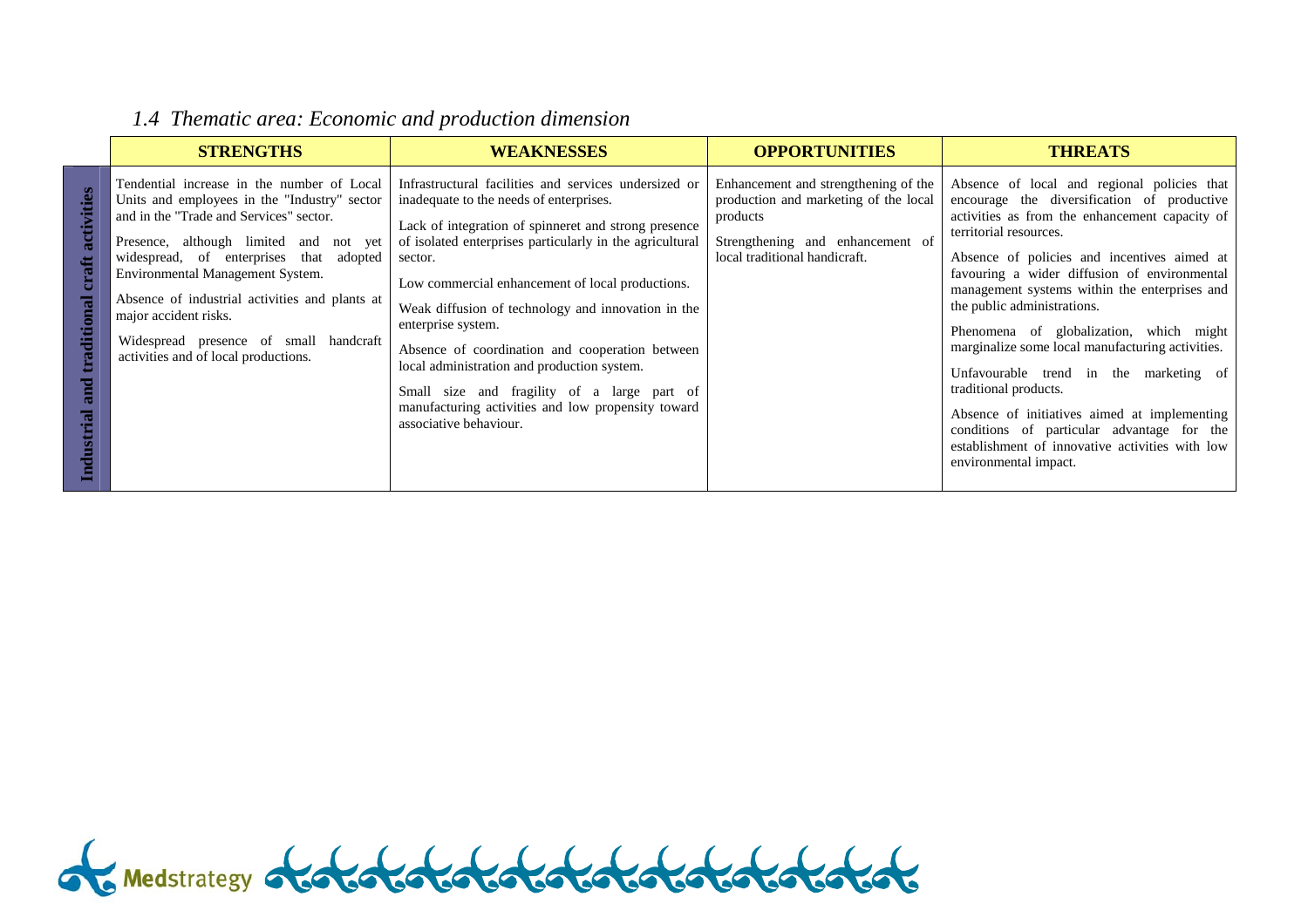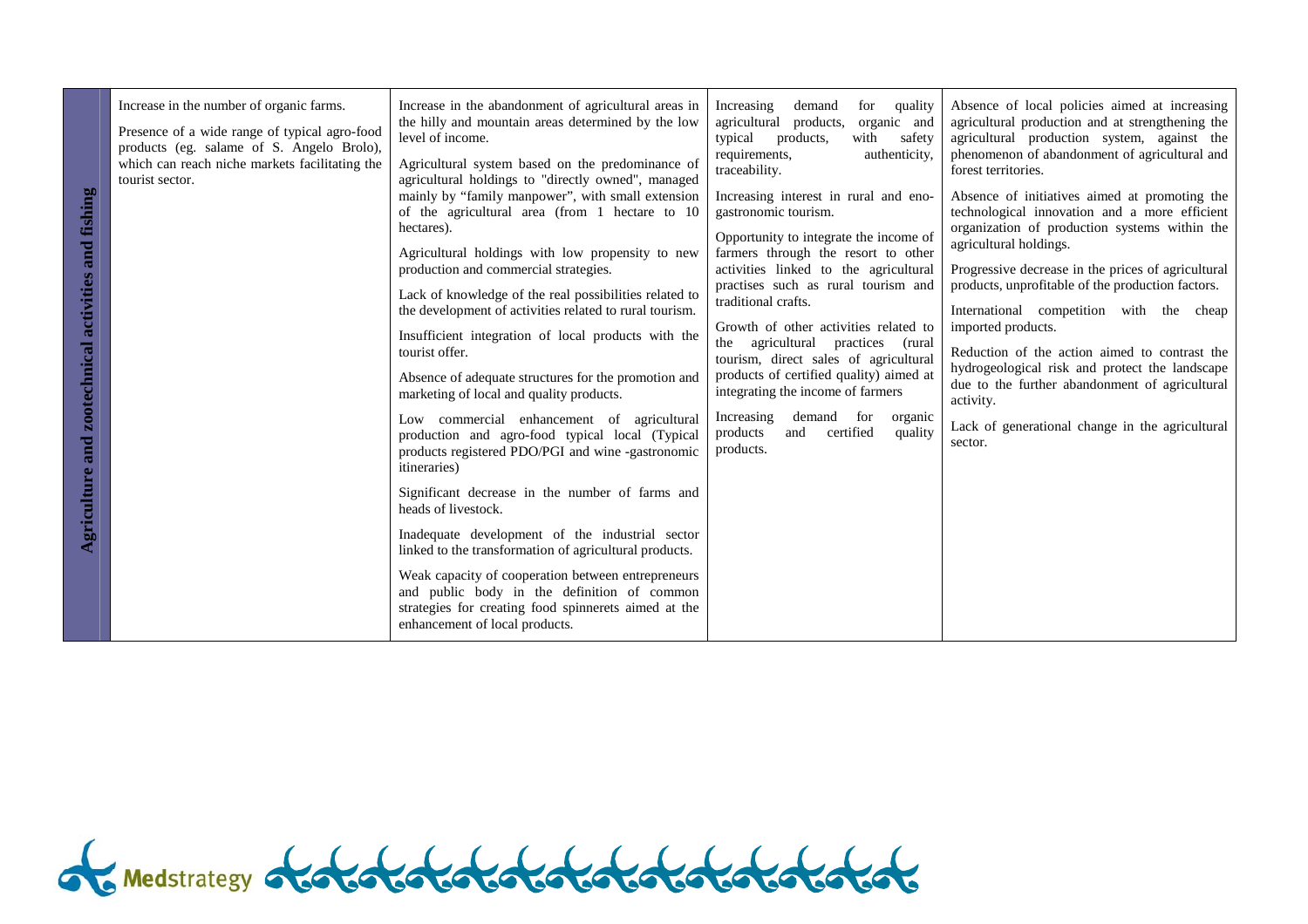| Tourist attractiveness determined by the<br>quality of natural resources and landscapes, by<br>stays.<br>archaeological sites and by the<br>the<br>architectural heritage.<br>Significant demand for religious tourism<br>originated by the presence of the sanctuary of<br>the Black Madonna of Tindari that attracts<br>over one million of visitors every year.<br>Presence of a dense network of paths to be<br>exploited for the individuation of paths for the<br>enjoyment of the territorial resources.<br>development.<br><b><i><u>Courist activities</u></i></b><br>Popular and religious traditions as a tourist<br>attraction.<br>High quality of food and gastronomic<br>products.<br>Significant growth, in recent years, of<br>accommodation facilities (in particular other<br>accommodations as B&B, Farms holidays,<br>ourism<br>Camping, Accommodations for rent).<br>Accommodation capacity characterized by<br>different types of accommodation facilities<br>(hotels, B&B, Farms holidays, Camping,<br>Accommodations for rent, etc) although<br>religious.<br>mainly localized/distributed in the coastal<br>resorts.<br>inland areas.<br>Widespread presence of catering/food services.<br>Constitution of District Tourist "Thyrrenium<br>Tyndaris - Myths Of the Park".<br>service). | Persistence of a seasonal tourist model and for short<br>High concentration of tourists during the bathing<br>season in the coastal resorts.<br>Inadequate promotion of tourism.<br>Lack of proper organization and synergetic<br>coordination of tourism.<br>Insufficient awareness of the opportunity that may<br>arise from the protection and enhancement of<br>environmental and cultural resources for tourism<br>Lack of facilities and services as a support for the<br>tourist activities and for the enjoyment of natural and<br>cultural resources.<br>Low quality standard of existing tourist services.<br>Difficult accessibility to environmental and cultural<br>resources located in the inland areas.<br>Tourist offer little functional to the needs of a tourist<br>"multi-interest".<br>Lack of integration between the bathing tourist offer<br>and that one environmental, historical, cultural and<br>Limited presence of accommodation facilities in the<br>Low level of professional expertise in the tourist<br>sector (knowledge languages, marketing, customer | The "Tourist Development Plan"<br>(2010) represents an opportunity to<br>promote the implementation of an<br>tourist<br>integrated<br>offer<br>and<br>consequently increase the tourist<br>demand in the different months of<br>year.<br>Increasing tourist demand of high<br>quality with wide possibility for<br>diversification<br>(environmental,<br>cultural, rural, food and wine and<br>religious tourism, etc ) and for<br>deseasonalization of tourist flows.<br>Proximity to areas of exceptional<br>environmental and historical-cultural<br>interest (Aeolian Islands, Nebrodi<br>Park, Taormina, Giardini Naxos).<br>Optimal climatic conditions for the<br>extension of the tourist season.<br>Significant number of historic rural<br>buildings and not used dwelling units<br>in the historic centers to use for<br>increasing the offer of accommodation<br>facilities.<br>National and community programs<br>and funding<br>for the integrated<br>enhancing of environmental and<br>cultural resources related/linked to the<br>tourist sector.<br>Coordination<br>with<br>other<br>local<br>provincial<br>governments<br>(regional,<br>for the integrated<br>governments)<br>promotion of the tourist offer. | Absence of policies aimed at increasing the<br>accommodation facilities favoring the recovery<br>of historical and architectural heritage and of not<br>used dwelling units.<br>Absence of policies and interventions aimed at<br>improving the "environmental performance" of<br>the existing accommodation facilities.<br>High competition with the other regional tourist<br>areas. (excessive pressure of competing areas on<br>tourism demand).<br>Absence of policies and measures aimed at<br>improving the real and potential tourism<br>products in the forms required and recognized by<br>the market.<br>Fragmentation of the tourist offer due to the lack<br>coordination<br>the<br>$\sigma$<br>between<br>public<br>administrations and the private tourist operators.<br>Lack of marketing strategies that connect the<br>promotion of local products with the<br>preservation of historical and cultural resource,<br>the safeguard of landscape and the promotion of<br>sustainable tourism.<br>Absence of measures aimed at improving and<br>promoting the enjoyment of cultural heritage. |
|----------------------------------------------------------------------------------------------------------------------------------------------------------------------------------------------------------------------------------------------------------------------------------------------------------------------------------------------------------------------------------------------------------------------------------------------------------------------------------------------------------------------------------------------------------------------------------------------------------------------------------------------------------------------------------------------------------------------------------------------------------------------------------------------------------------------------------------------------------------------------------------------------------------------------------------------------------------------------------------------------------------------------------------------------------------------------------------------------------------------------------------------------------------------------------------------------------------------------------------------------------------------------------------------------------------|---------------------------------------------------------------------------------------------------------------------------------------------------------------------------------------------------------------------------------------------------------------------------------------------------------------------------------------------------------------------------------------------------------------------------------------------------------------------------------------------------------------------------------------------------------------------------------------------------------------------------------------------------------------------------------------------------------------------------------------------------------------------------------------------------------------------------------------------------------------------------------------------------------------------------------------------------------------------------------------------------------------------------------------------------------------------------------------------|---------------------------------------------------------------------------------------------------------------------------------------------------------------------------------------------------------------------------------------------------------------------------------------------------------------------------------------------------------------------------------------------------------------------------------------------------------------------------------------------------------------------------------------------------------------------------------------------------------------------------------------------------------------------------------------------------------------------------------------------------------------------------------------------------------------------------------------------------------------------------------------------------------------------------------------------------------------------------------------------------------------------------------------------------------------------------------------------------------------------------------------------------------------------------------------------------------------------------------|--------------------------------------------------------------------------------------------------------------------------------------------------------------------------------------------------------------------------------------------------------------------------------------------------------------------------------------------------------------------------------------------------------------------------------------------------------------------------------------------------------------------------------------------------------------------------------------------------------------------------------------------------------------------------------------------------------------------------------------------------------------------------------------------------------------------------------------------------------------------------------------------------------------------------------------------------------------------------------------------------------------------------------------------------------------------------------------------------------------|
|----------------------------------------------------------------------------------------------------------------------------------------------------------------------------------------------------------------------------------------------------------------------------------------------------------------------------------------------------------------------------------------------------------------------------------------------------------------------------------------------------------------------------------------------------------------------------------------------------------------------------------------------------------------------------------------------------------------------------------------------------------------------------------------------------------------------------------------------------------------------------------------------------------------------------------------------------------------------------------------------------------------------------------------------------------------------------------------------------------------------------------------------------------------------------------------------------------------------------------------------------------------------------------------------------------------|---------------------------------------------------------------------------------------------------------------------------------------------------------------------------------------------------------------------------------------------------------------------------------------------------------------------------------------------------------------------------------------------------------------------------------------------------------------------------------------------------------------------------------------------------------------------------------------------------------------------------------------------------------------------------------------------------------------------------------------------------------------------------------------------------------------------------------------------------------------------------------------------------------------------------------------------------------------------------------------------------------------------------------------------------------------------------------------------|---------------------------------------------------------------------------------------------------------------------------------------------------------------------------------------------------------------------------------------------------------------------------------------------------------------------------------------------------------------------------------------------------------------------------------------------------------------------------------------------------------------------------------------------------------------------------------------------------------------------------------------------------------------------------------------------------------------------------------------------------------------------------------------------------------------------------------------------------------------------------------------------------------------------------------------------------------------------------------------------------------------------------------------------------------------------------------------------------------------------------------------------------------------------------------------------------------------------------------|--------------------------------------------------------------------------------------------------------------------------------------------------------------------------------------------------------------------------------------------------------------------------------------------------------------------------------------------------------------------------------------------------------------------------------------------------------------------------------------------------------------------------------------------------------------------------------------------------------------------------------------------------------------------------------------------------------------------------------------------------------------------------------------------------------------------------------------------------------------------------------------------------------------------------------------------------------------------------------------------------------------------------------------------------------------------------------------------------------------|

of Medstrategy of ototototototototototototototot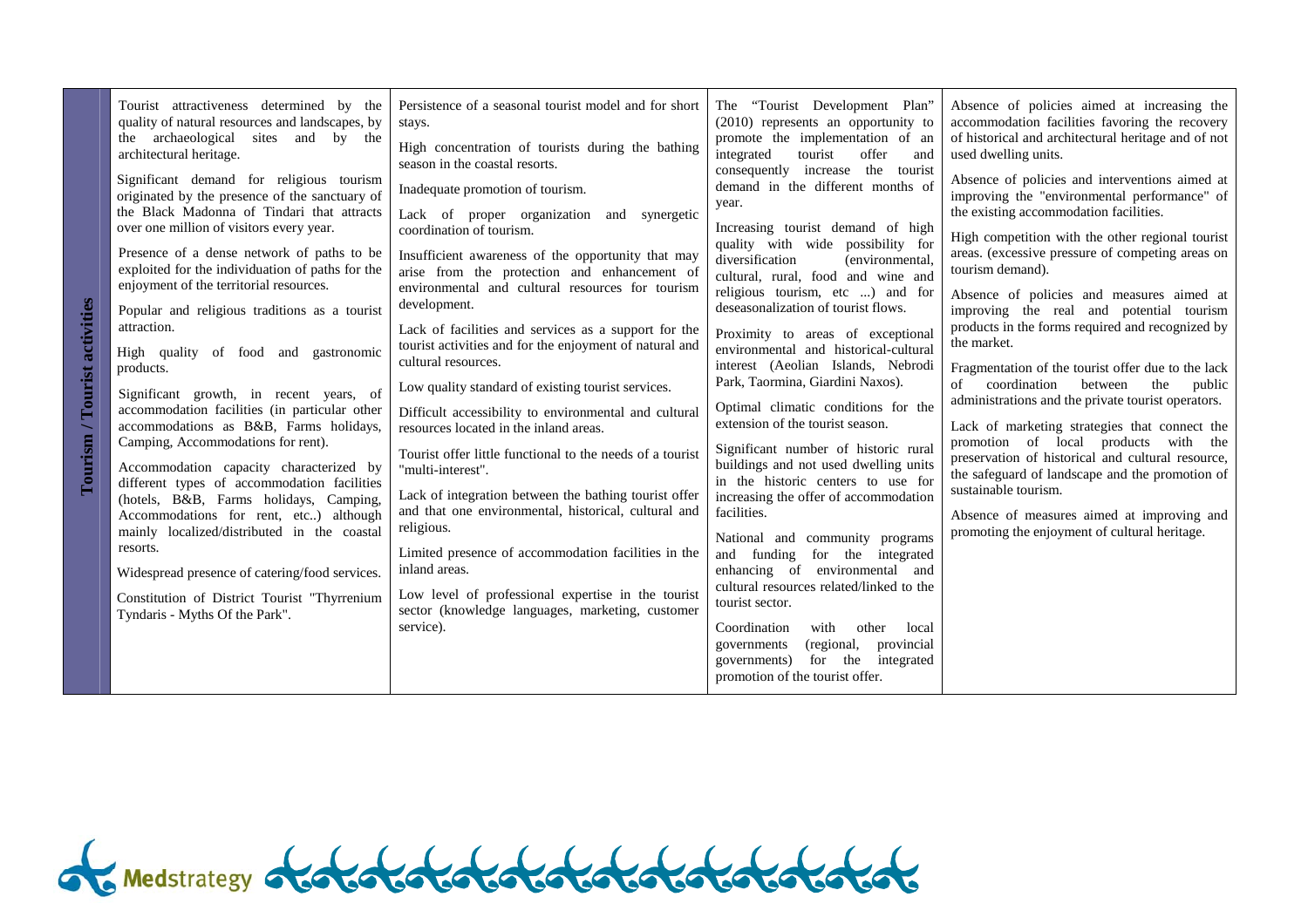# *1.5 Thematic area: Territorial Services*

|                                                                | <b>STRENGTHS</b> | <b>WEAKNESSES</b>                                                                                                                                                                                                                                                                                                                                                                                                                                | <b>OPPORTUNITIES</b> | <b>THREATS</b>                                                                                                                                                                                                                             |
|----------------------------------------------------------------|------------------|--------------------------------------------------------------------------------------------------------------------------------------------------------------------------------------------------------------------------------------------------------------------------------------------------------------------------------------------------------------------------------------------------------------------------------------------------|----------------------|--------------------------------------------------------------------------------------------------------------------------------------------------------------------------------------------------------------------------------------------|
| transport<br>Public                                            |                  | Urban congestion due to the weak integration of<br>the urban transport system.<br>Weak public transport connections between rural<br>and urban areas.                                                                                                                                                                                                                                                                                            |                      | Absence of policies and specific tools aimed at<br>the mobility management (such as Urban<br>Mobility Plan, Urban Traffic Plan), at the<br>improvement of urban public transport and at<br>the promotion of innovative modes of transport. |
| and<br>, cultural<br>sporting facilities<br>social,<br>School, |                  | Unequal distribution on the territory of public and<br>private services, which are mainly localized on the<br>urban and coastline areas.<br>Services and facilities undersized and inadequate<br>in relation to the needs of the resident population<br>and to the tourist potential of the territory.<br>Difficult accessibility to the territorial services<br>mainly located along the coastal areas.<br>Lack of social and welfare services. |                      | The presence of areas inadequately equipped<br>with facilities reduces the attractiveness of the<br>territory towards the population and the tourism.                                                                                      |

Medstrategy 66666 tototototototo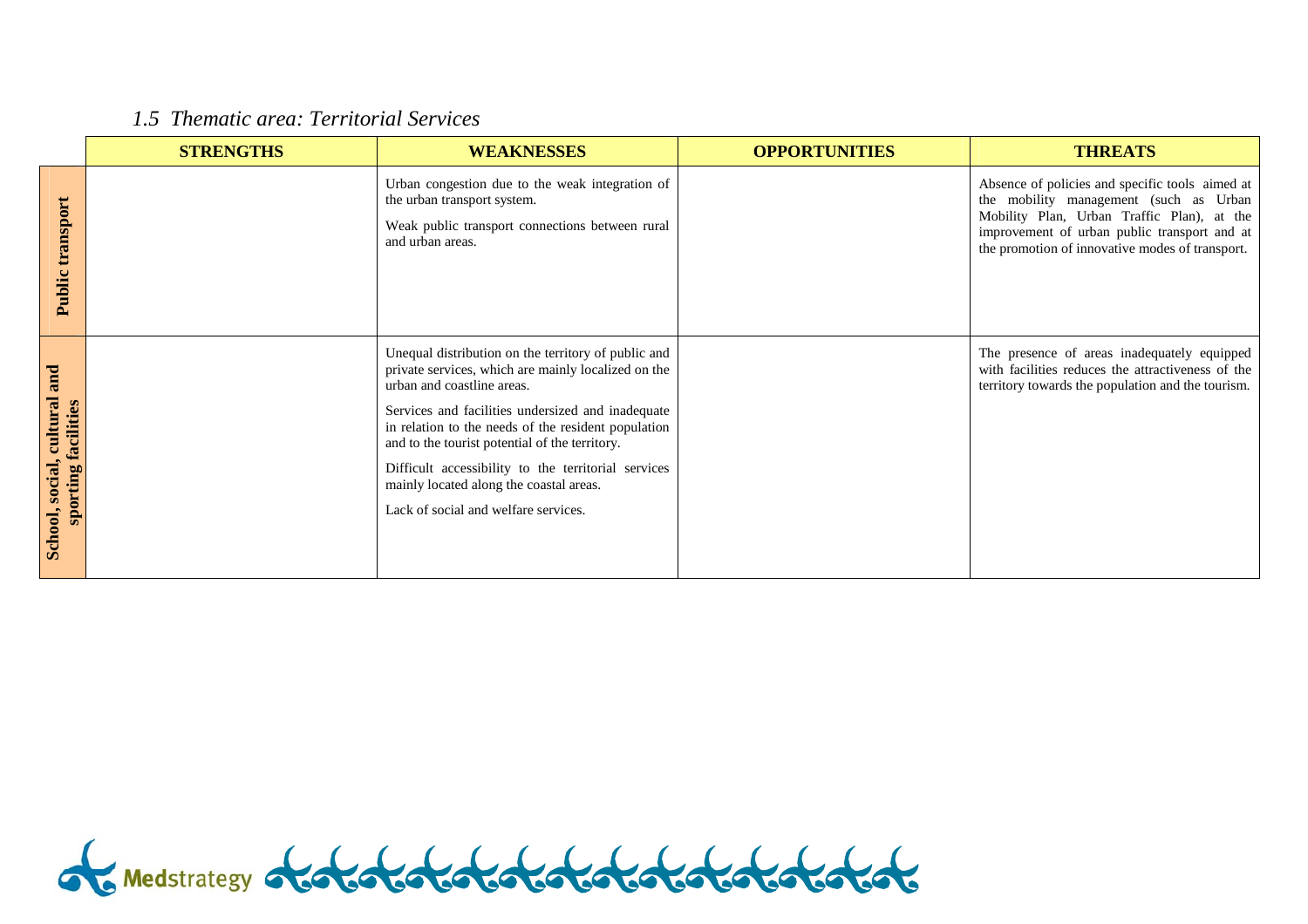# *1.6 Thematic area: Environmental Services*

|                                               | <b>STRENGTHS</b>                                                                                                                                                               | <b>WEAKNESSES</b>                                                                                                                                                                                                                                                                                                                                                                                                                                                                                                                                                                                                                                                                                                                                   | <b>OPPORTUNITIES</b>                                                                                                                                                                   | <b>THREATS</b>                                                                                                                                                                                                                                                           |
|-----------------------------------------------|--------------------------------------------------------------------------------------------------------------------------------------------------------------------------------|-----------------------------------------------------------------------------------------------------------------------------------------------------------------------------------------------------------------------------------------------------------------------------------------------------------------------------------------------------------------------------------------------------------------------------------------------------------------------------------------------------------------------------------------------------------------------------------------------------------------------------------------------------------------------------------------------------------------------------------------------------|----------------------------------------------------------------------------------------------------------------------------------------------------------------------------------------|--------------------------------------------------------------------------------------------------------------------------------------------------------------------------------------------------------------------------------------------------------------------------|
| Waste management                              | Organization of the<br>integrated<br>waste<br>management trough the ATO (Optimal<br>Territorial Area) in<br>according with the<br>Community directives.                        | The<br>ATO<br>(Optimal<br>Territorial<br>Area).<br>responsible<br>for the<br>integrated<br>waste<br>management, is inefficient and has not yet<br>started a<br>system of<br>integrated<br>waste<br>management.<br>The integrated waste management by the ATO<br>is inefficient and didn't improve the quality of<br>management services.<br>The percentage of separately collected waste is<br>lower than that recorded at regional and national<br>level and doesn't comply with the provisions of<br>Community directives.<br>Presence of sewage treatment plants of old<br>technology and undersized in relation to the<br>demand.<br>Sewage system mainly mixed (not differentiated<br>by the white water and black water) and<br>insufficient. |                                                                                                                                                                                        | Absence of effective policies and specific<br>initiatives aimed at: reducing the amount of<br>municipal waste produced and conveyed in the<br>landfills and increasing the percentage of<br>separately collected in relation to the total<br>municipal waste production. |
| Protection & management of<br>water resources | Good quality of surface water sources.<br>High percentage (over 98%) of bathing coast<br>(high quality of marine water sources).<br>Good quality of underground water sources. | Water resources insufficient in relation to the<br>demand during the summer period, due to the<br>inefficiency of the networks (crumbling<br>municipal water networks) and to the significant<br>losses that occur in the distribution network.<br>Insufficient monitoring activities on the quality<br>of drinking water.<br>Absence of a monitoring system on the<br>efficiency of the water distribution networks,<br>which involves a lack of confidence on the<br>quality of drinking water and a general use by<br>the citizens of bottled water.                                                                                                                                                                                             | The "Plan for the Waters Protection" of the<br>Sicilian Region provides the monitoring on the<br>quality of the surface waters, of the underground<br>waters and of the marine waters. | Absence of initiatives aimed at improving the<br>water management systems.<br>Absence of policies by local authorities aimed at<br>defining the measures to protect the quality of<br>surface waters, underground waters and marine<br>waters.                           |

Or Medstrategy of otototototototototototo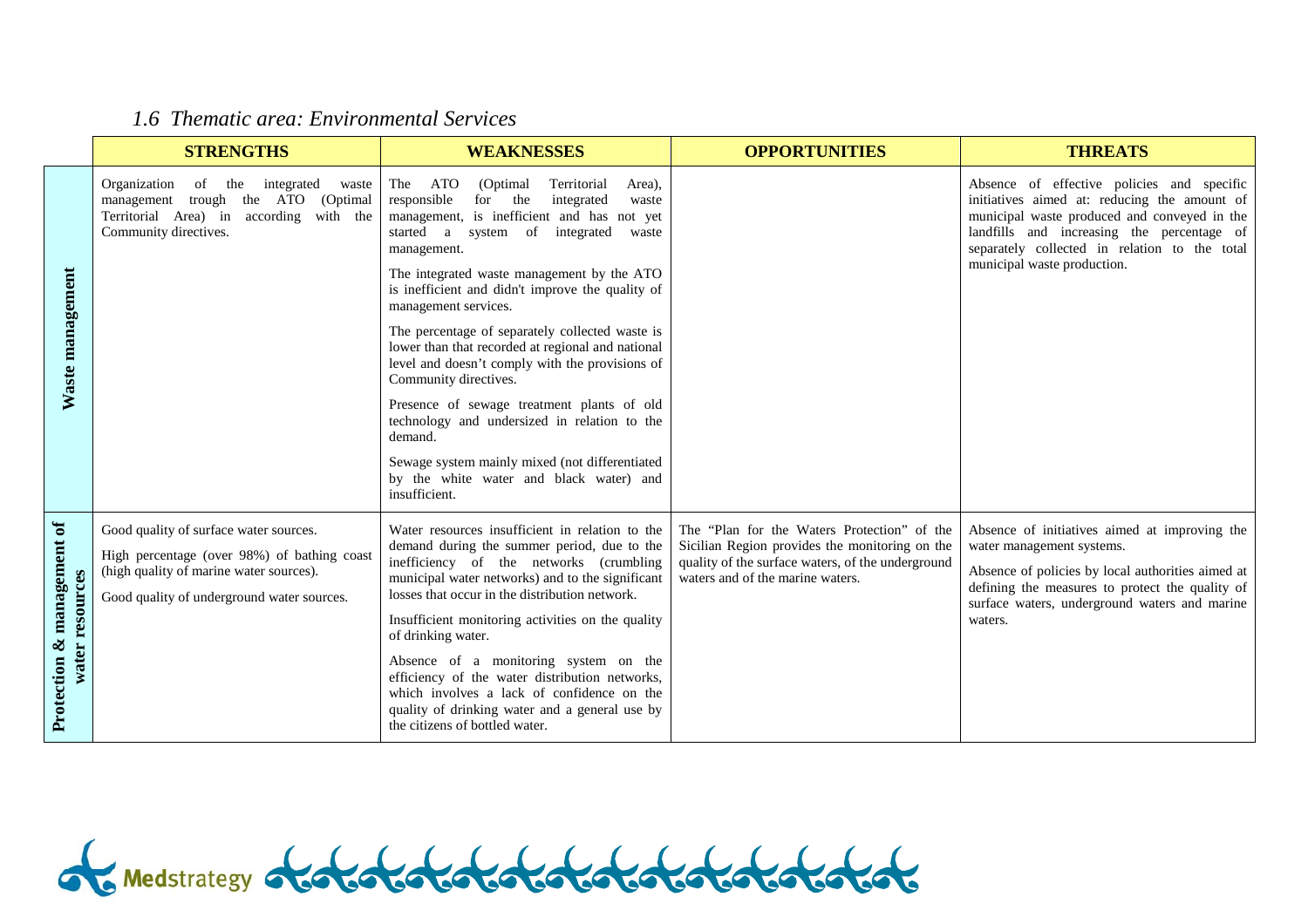| ribution<br><b>Rist</b><br>and<br>production<br>Ene | Environmental conditions favourable to the<br>installation of alternative energy sources and<br>innovative technologies for energy saving. | The Local bodies (municipalities and province)<br>haven't yet started a proper strategy for the<br>promotion of energy conservation and<br>renewable sources of energy.<br>There isn't a database of energy data (energy<br>consumption, current projects).<br>Inadequate training activities addressed to the<br>staff of public administrations about the<br>opportunities to develop projects and obtain<br>funding for the use of renewable and for a more<br>efficient energy consumption.<br>Inadequate information activities addressed to<br>the citizens on energy saving and on the<br>renewable energy. | Regional,<br>national<br>community<br>and<br>funds/incentives for the<br>introduction of<br>innovative technologies aimed at energy saving<br>and the production of renewable energy (wind<br>and solar).<br>Regional,<br>community<br>national<br>and<br>funds/incentives for the renewal of the energy<br>distribution networks (in particular relating to<br>the industrial uses with large capacity). | Absence of local policies aimed at reducing the<br>energy consumption and improving the energy<br>efficiency of production processes and of the<br>final electric devices used in housing, in the<br>tertiary sector, in the productive activities and in<br>the transport systems.<br>Lack of local incentives for the public and<br>private building aimed at ensuring the<br>rationalization of consumption and the use of<br>renewable sources. |
|-----------------------------------------------------|--------------------------------------------------------------------------------------------------------------------------------------------|--------------------------------------------------------------------------------------------------------------------------------------------------------------------------------------------------------------------------------------------------------------------------------------------------------------------------------------------------------------------------------------------------------------------------------------------------------------------------------------------------------------------------------------------------------------------------------------------------------------------|-----------------------------------------------------------------------------------------------------------------------------------------------------------------------------------------------------------------------------------------------------------------------------------------------------------------------------------------------------------------------------------------------------------|-----------------------------------------------------------------------------------------------------------------------------------------------------------------------------------------------------------------------------------------------------------------------------------------------------------------------------------------------------------------------------------------------------------------------------------------------------|
|-----------------------------------------------------|--------------------------------------------------------------------------------------------------------------------------------------------|--------------------------------------------------------------------------------------------------------------------------------------------------------------------------------------------------------------------------------------------------------------------------------------------------------------------------------------------------------------------------------------------------------------------------------------------------------------------------------------------------------------------------------------------------------------------------------------------------------------------|-----------------------------------------------------------------------------------------------------------------------------------------------------------------------------------------------------------------------------------------------------------------------------------------------------------------------------------------------------------------------------------------------------------|-----------------------------------------------------------------------------------------------------------------------------------------------------------------------------------------------------------------------------------------------------------------------------------------------------------------------------------------------------------------------------------------------------------------------------------------------------|

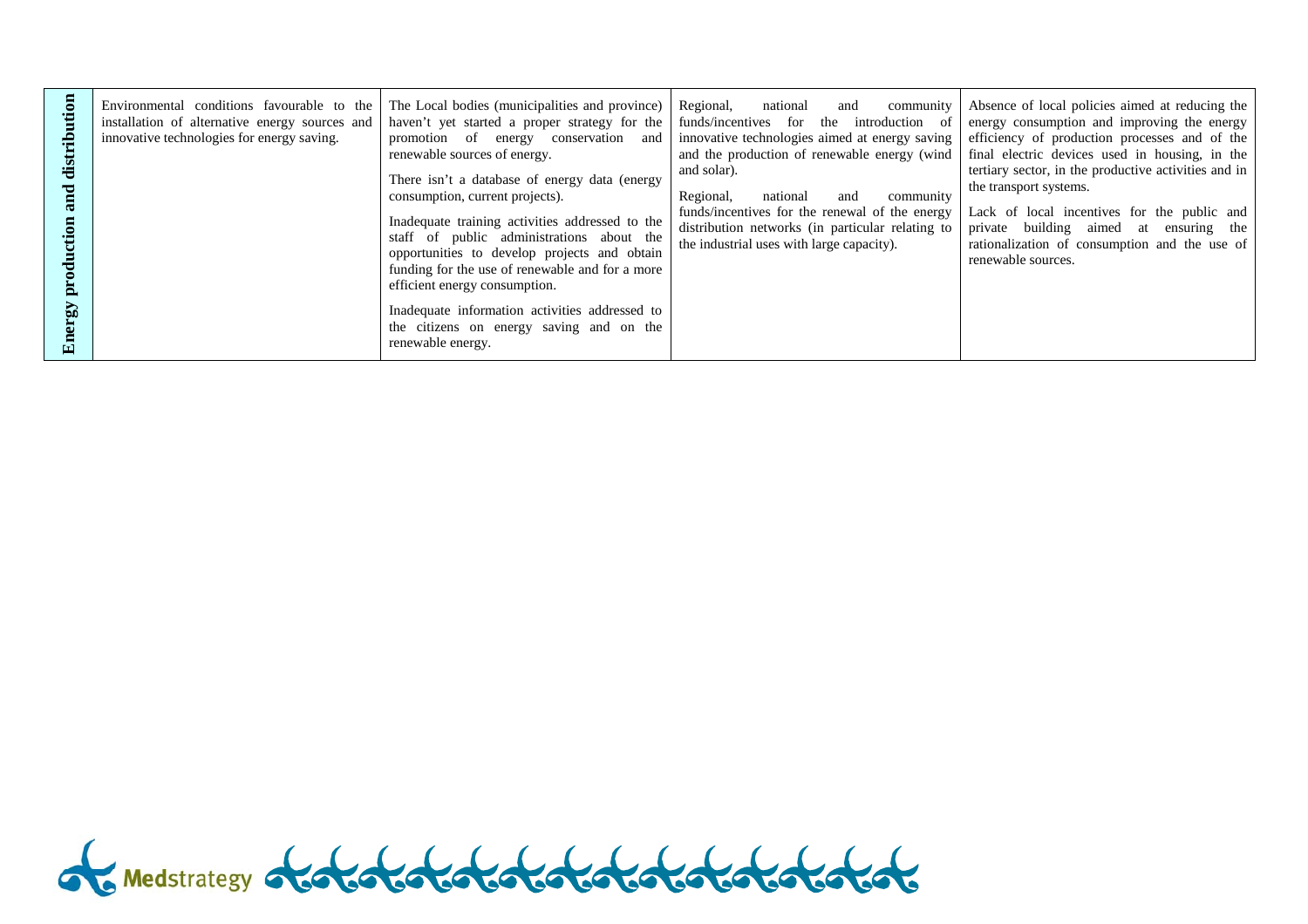## **2. Institutional SWOT analysis**

The aim of the institutional SWOT analyses is to investigate the capacities of local authorities to:

- 1. cooperate with the different levels of government for the territorial management,
- 2. foster growth & innovation in a competent, efficient and effective way,
- 3. develop policies, programs and government actions for sustainable development, and
- 4. promote a shared vision of sustainable development through participatory processes.
- 5. promote and support innovative local development processes in accord with the local enterprises

To correctly evaluate the abovementioned capacities, partners should answer to relevant questions, such as:

- $\triangleright$  What plans or programs have been elaborated and/or adopted by the Local Authorities in relation to those foreseen by the Legislative System for the territory under study (Region, Province, Country etc….)?
- $\triangleright$  What sustainable management activities (by sector) have been activated by the Local Authorities?
- $\triangleright$  What strategic and/or regional marketing plans or programs have been elaborated and/or adopted in collaboration with other Institutions/Authorities and in accord with the local private enterprises (specify the year)?
- Which and how many resources from EU funds have been used by Local Authorities in the last 5 years?
- Which and how many resources from EU funds have been used for the construction of infrastructures, facilities and/or equipment? / for the drafting of plans and strategic programs?
- $\triangleright$  How many local resources have been devoted to programs and activities aimed at the valorization of cultural and environmental heritage in the last 3 y?
- $\triangleright$  How many participatory processes / channels have been activated in the last 5y:
	- towards citizenship in the last 5 years?
	- towards institutions/association/communities?

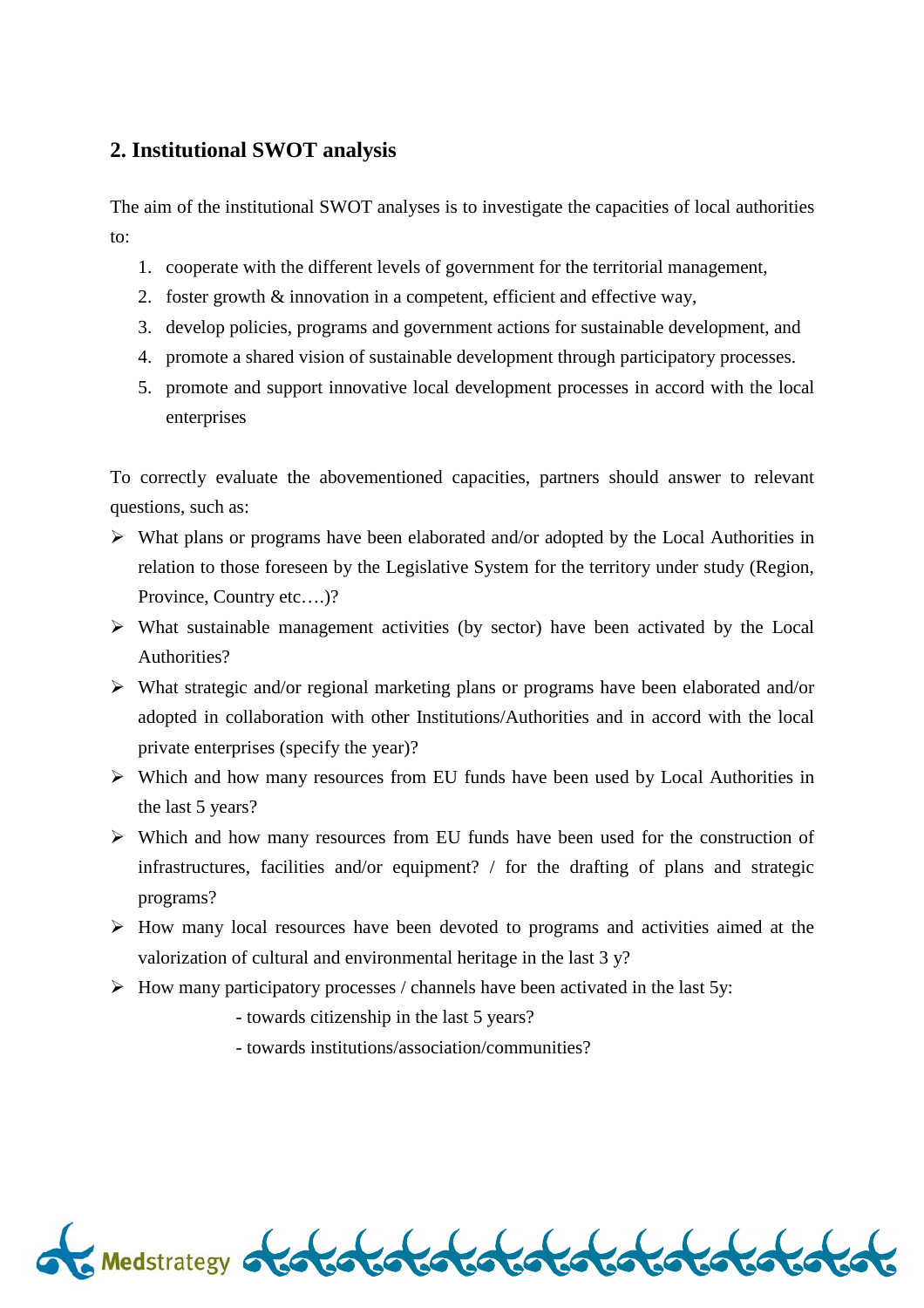| 2.1 Thematic area: Institutional System |  |
|-----------------------------------------|--|
|                                         |  |

| <b>Thematic areas</b>                                                                                                                                    | <b>STRENGTHS</b>                                                                                                                                                                                                                      | <b>WEAKNESSES</b>                                                                                                                                                                                                                                                                                                                                                                                                                                       | <b>OPPORTUNITIES</b>                                                                                                                                                                                                                                                                                                                                                      | <b>THREATS</b>                                                                                                                                                                                                                                                                                             |
|----------------------------------------------------------------------------------------------------------------------------------------------------------|---------------------------------------------------------------------------------------------------------------------------------------------------------------------------------------------------------------------------------------|---------------------------------------------------------------------------------------------------------------------------------------------------------------------------------------------------------------------------------------------------------------------------------------------------------------------------------------------------------------------------------------------------------------------------------------------------------|---------------------------------------------------------------------------------------------------------------------------------------------------------------------------------------------------------------------------------------------------------------------------------------------------------------------------------------------------------------------------|------------------------------------------------------------------------------------------------------------------------------------------------------------------------------------------------------------------------------------------------------------------------------------------------------------|
| The capacity to cooperate<br>with the different levels of<br>government for the<br>territorial management                                                | Local authorities participated in<br>Territorial<br>several<br>strategic<br>programs.<br>Consortium<br>Intermunicipal<br>The<br>Tindari-Nebrodi<br>plays<br>a<br>coordinating role for the promotion<br>of Integrated Strategic Plans | The territorial planning is not seen as an<br>opportunity for the local development<br>planning/programming.<br>potentialities of the strategic<br>The<br>programmes adopted aren't always valued.                                                                                                                                                                                                                                                      | Presence of a strong local identity<br>linked to the agricultural productions.<br>Presence of a significant number of<br>historical, cultural and environmental<br>resources.<br>Several EU Programmes are aimed at<br>environmental.<br>enhancing<br>the<br>historical and cultural heritage.<br>Constitution/establishment of Tourist<br>District "Thyrrenium Tyndaris" | It wasn't developed a "common<br>vision", shared with private<br>operators and aimed at orienting<br>the local development policies.                                                                                                                                                                       |
| The ability of the Local<br><b>Authorities in fostering</b><br>growth and innovation in a<br>competent, efficient and<br>effective manner                |                                                                                                                                                                                                                                       | The EU funds were mainly used for the<br>construction<br>municipal/local<br>of<br>infrastructure.<br>Weak initiatives, public and private, aimed<br>at improving the energy efficiency of<br>buildings.<br>Technical<br>professional<br>and<br>skills<br>inadequate to the development of strategic<br>and innovative projects that are able to<br>intercept the EU funds.                                                                              |                                                                                                                                                                                                                                                                                                                                                                           | municipalities<br>The<br>are<br>not<br>attracted by the opportunity to<br>implement policies aimed at<br>improving the efficiency of key<br>sectors.<br>Permanence of the low level of<br>computerization of the Public<br>Administration, inadequate to the<br>national<br>Community<br>and<br>standards. |
| The capacity of the Local<br><b>Authorities to develop</b><br>policies, programs and<br>government actions oriented<br>at the sustainable<br>development | In 2006, the "Consortium Tindari<br>Nebrodi" started the process of<br>Local Agenda 21 with the drafting<br>of the "Environmental Report"                                                                                             | Plans and Programs approved<br>and<br>implemented are not always oriented to the<br>definition of integrated development<br>strategies and regional marketing.<br>None of the municipalities has started<br>aimed<br>at achieving<br>projects<br>the<br>Environmental Quality Certification.<br>Local resources (human and financial)<br>insufficient to support the development of<br>innovative projects on socio-economic and<br>territorial issues. | The quality of environmental and<br>cultural resources represents an<br>point/element of strength upon which<br>to build strategies for sustainable<br>development.<br>The maintenance of agricultural<br>practices is an important garrison for<br>the protection of landscape and<br>environmental                                                                      | knowledge<br>Lack<br>of<br>and<br>awareness of the potential role,<br>innovative and strategic, of the<br>historical and cultural resources.<br>Difficulty to find qualified human<br>resources and expertise within the<br>public administration.                                                         |